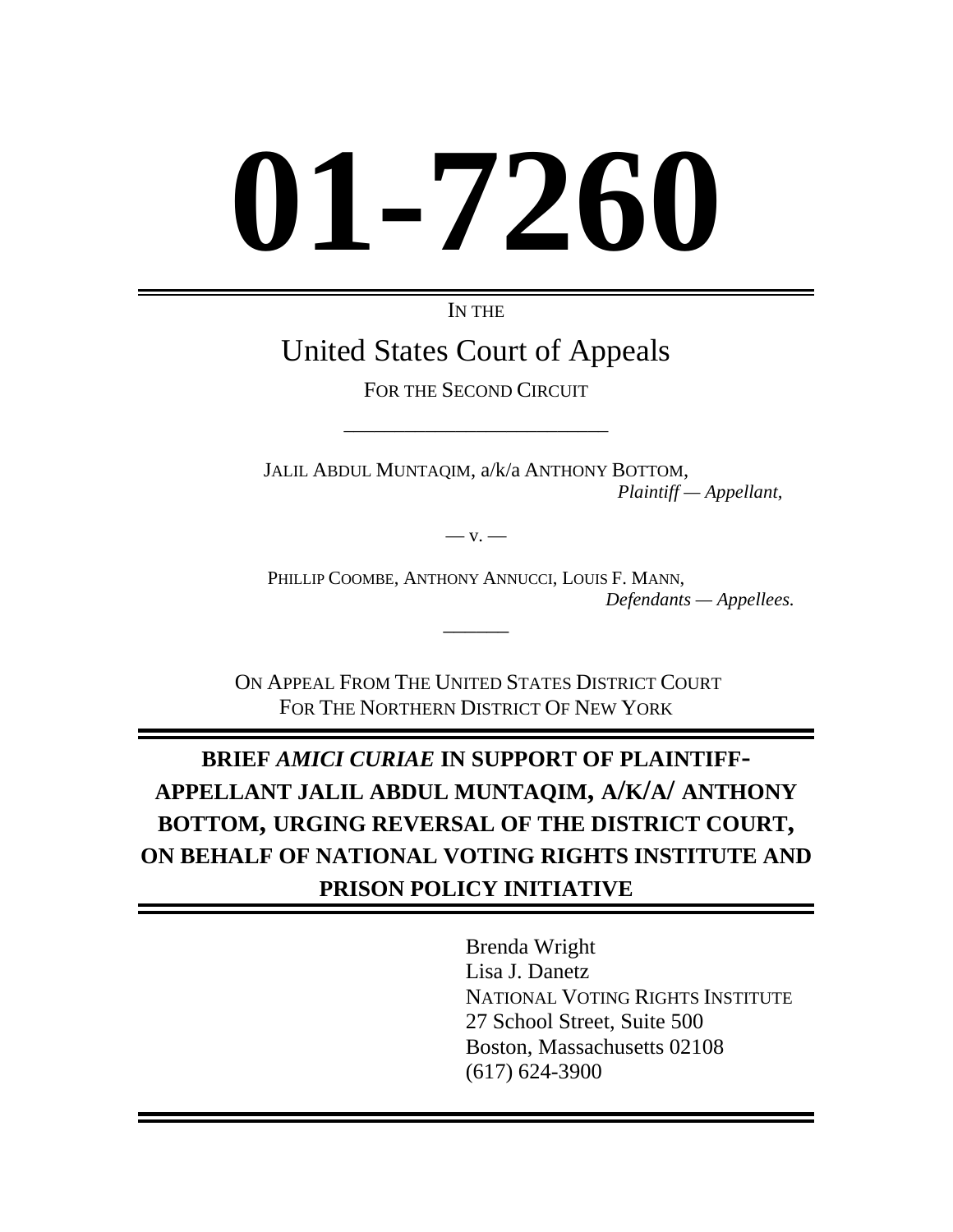# **CORPORATE DISCLOSURE STATEMENT**

The National Voting Rights Institute is a non-profit organization organized under Section 501(c)(3) of the Internal Revenue Code. As such, it has no parent corporations and does not issue stock. The Prison Policy Initiative is not a corporation.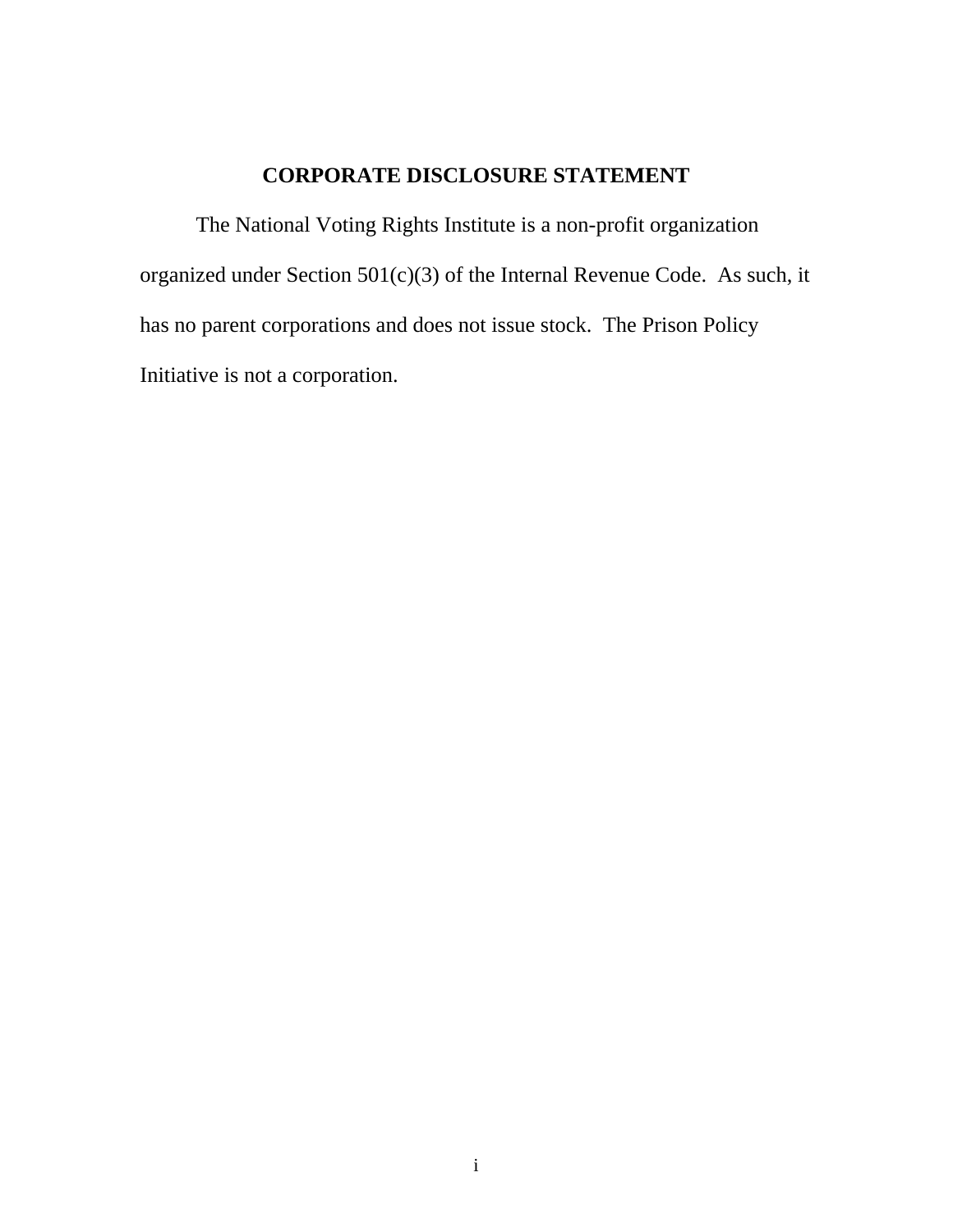# TABLE OF CONTENTS

| A.                                                                                                                                                                                                                        |                                                                                                                        |                                                |  |  |  |  |  |  |
|---------------------------------------------------------------------------------------------------------------------------------------------------------------------------------------------------------------------------|------------------------------------------------------------------------------------------------------------------------|------------------------------------------------|--|--|--|--|--|--|
| <b>B.</b>                                                                                                                                                                                                                 | Three Trends in New York State's Prison Policies 8                                                                     |                                                |  |  |  |  |  |  |
|                                                                                                                                                                                                                           | 1.                                                                                                                     | 9                                              |  |  |  |  |  |  |
|                                                                                                                                                                                                                           | 2.                                                                                                                     | Growing Racial Disparities in Incarceration 10 |  |  |  |  |  |  |
|                                                                                                                                                                                                                           | 3.                                                                                                                     | Growing Geographical Disparities in Prison     |  |  |  |  |  |  |
|                                                                                                                                                                                                                           |                                                                                                                        |                                                |  |  |  |  |  |  |
| <b>CREDITING PRISON TOWNS WITH THE PRESENCE</b><br>I.<br>OF DISENFRANCHISED PRISONERS ENHANCES<br>THE VOTING STRENGTH OF WHITE COMMUNITIES<br>THAT HOST PRISONS AT THE EXPENSE OF URBAN<br><b>MINORITY COMMUNITIES</b> 13 |                                                                                                                        |                                                |  |  |  |  |  |  |
|                                                                                                                                                                                                                           | Counting Prisoners As Residents of Prison Towns Has<br>A.<br>A Discriminatory Impact in Legislative Redistricting . 13 |                                                |  |  |  |  |  |  |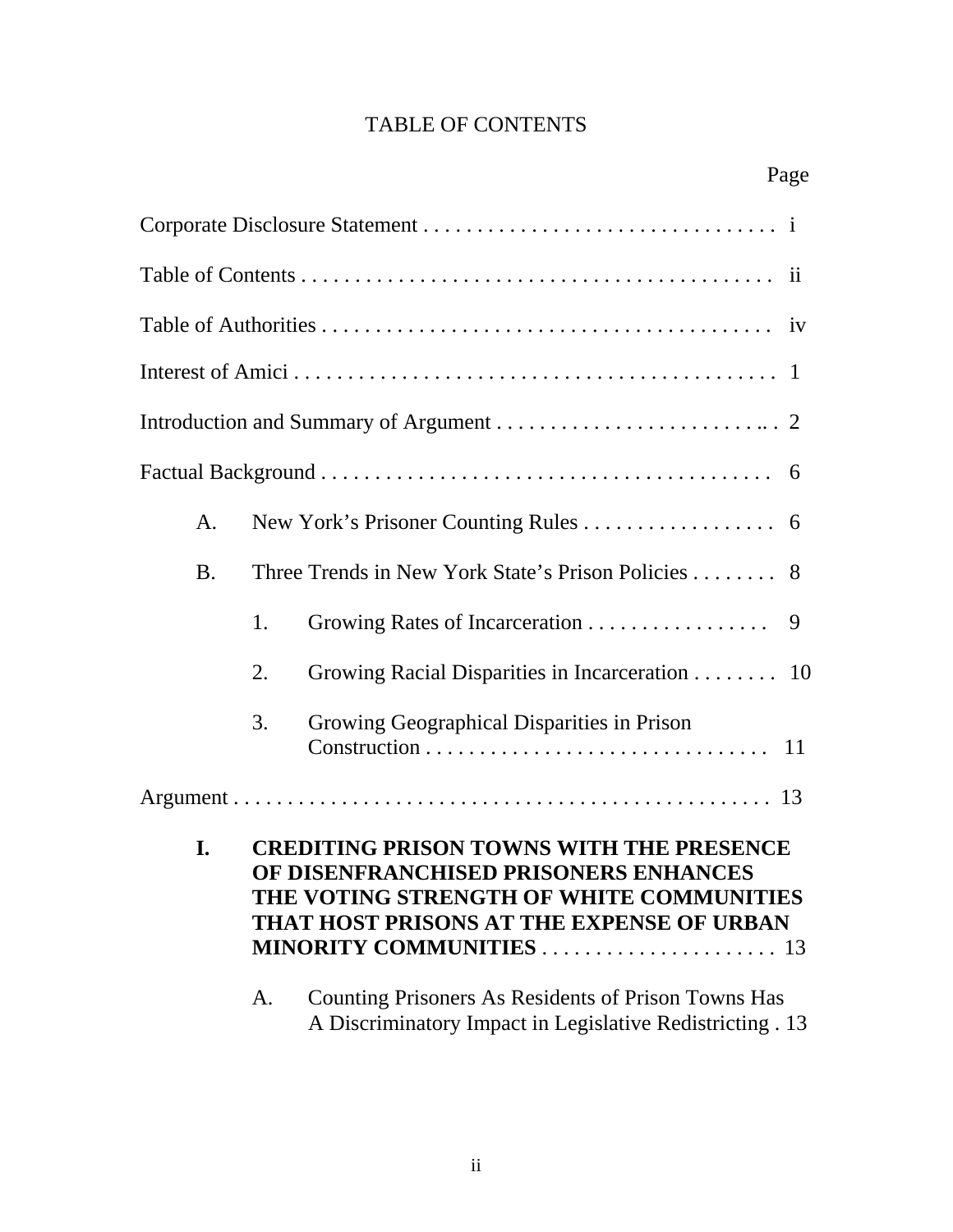# TABLE OF CONTENTS

|     | <b>B.</b>                                                                                                                                                                                                                 | Although Representatives of Upstate Prison District Owe<br>Their Seats to Prison Populations, They Do Not Provide<br>Actual Representation to Inmates in Their Districts 18                                  |  |  |  |
|-----|---------------------------------------------------------------------------------------------------------------------------------------------------------------------------------------------------------------------------|--------------------------------------------------------------------------------------------------------------------------------------------------------------------------------------------------------------|--|--|--|
|     | $\mathcal{C}$ .                                                                                                                                                                                                           | New York's Allocation of Disenfranchised Prison<br>Populations for Purposes of State Legislative<br>Redistricting Is Inconsistent With Local Redistricting<br>Practices and Rules Governing Prisoners' Legal |  |  |  |
| II. | THE DILUTIVE EFFECT OF ASSIGNING PRISON<br>POPULATIONS TO PRISON COMMUNITIES<br><b>RATHER THAN TO THEIR HOME COMMUNITIES</b><br><b>FOR LEGISLATIVE REDISTRICTING SHOULD BE</b><br><b>CONSIDERED UNDER THE TOTALITY OF</b> |                                                                                                                                                                                                              |  |  |  |
|     |                                                                                                                                                                                                                           | <b>CIRCUMSTANCES INQUIRY ON REMAND 27</b>                                                                                                                                                                    |  |  |  |
|     |                                                                                                                                                                                                                           |                                                                                                                                                                                                              |  |  |  |
|     |                                                                                                                                                                                                                           |                                                                                                                                                                                                              |  |  |  |
|     |                                                                                                                                                                                                                           |                                                                                                                                                                                                              |  |  |  |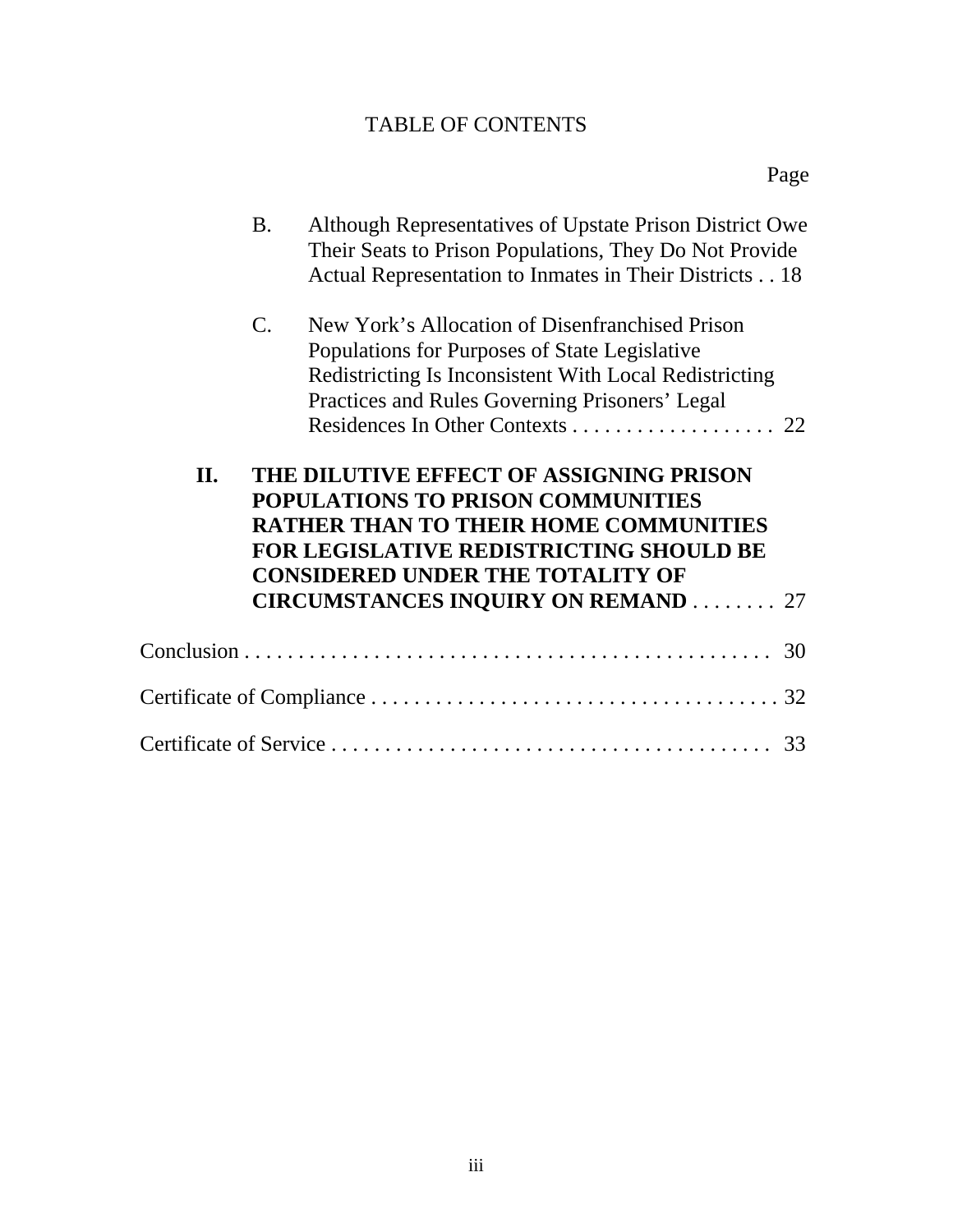| Beckett v. Beckett,                                        |
|------------------------------------------------------------|
| 133 A.D.2d 968, 520 N.Y.S.2d 674 (App. Div. 1987),         |
| appeal dism'd, 71 A.D. 2d 890, 522 N.Y.S. 2d 1069,         |
| 25                                                         |
| Borough of Bethel Park v. Stans,                           |
|                                                            |
| Brown v. Thompson,                                         |
|                                                            |
| Citizens for a Better Gretna v. City of Gretna,            |
|                                                            |
| Garza v. County of Los Angeles,                            |
|                                                            |
| Goosby v. Town of Hempstead,                               |
|                                                            |
| Johnson v. DeGrandy,                                       |
|                                                            |
| Kaplan v. County of Sullivan,                              |
|                                                            |
| Katzenbach v. Morgan,                                      |
|                                                            |
| Larios v. Cox,                                             |
| 300 F. Supp. 2d 1320 (N.D. Ga. 2004) (three-judge court),  |
| summarily aff'd, __ U.S. __, 124 S. Ct. 2806 (2004) 14, 15 |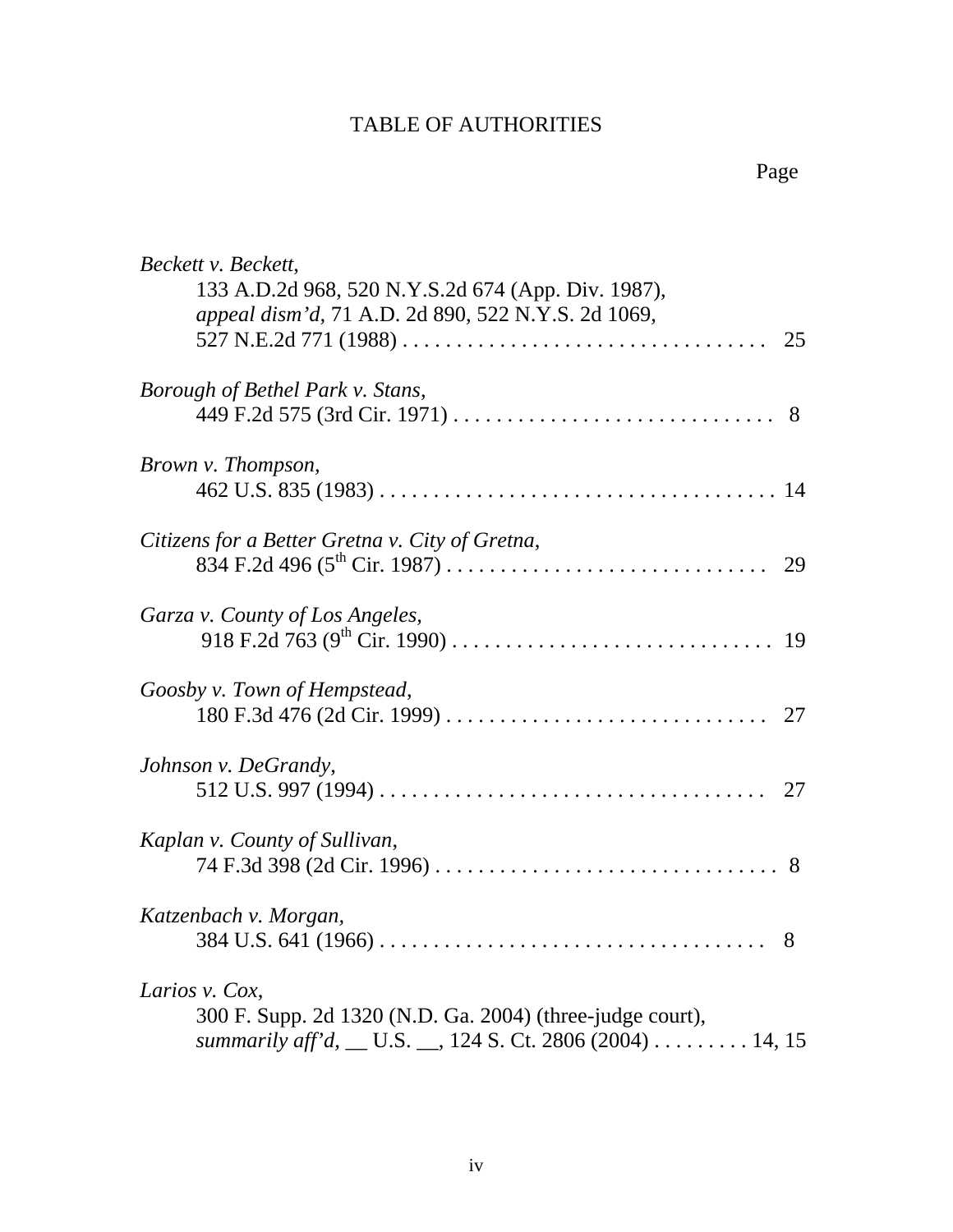| Longway v. Jefferson,<br>83 N.Y.2d 17, 628 N.E.2d 1316, 607 N.Y.S.2d 606 (1993) 8           |
|---------------------------------------------------------------------------------------------|
| Mahan v. Howell,                                                                            |
| People v. Cady,                                                                             |
| Reynolds v. Sims,                                                                           |
| Rodriguez v. Pataki,<br>308 F. Supp. 2d 346 (S.D.N.Y. 2004), <i>summarily aff'd</i> ,<br>29 |
| <i>Stifel v. Hopkins,</i>                                                                   |
| Thornburg v. Gingles,                                                                       |

# **Constitutions and Statutes:**

| Section 2 of the Voting Rights Act, 42 U.S.C. s $1973(b)$ <i>passim</i> |
|-------------------------------------------------------------------------|
|                                                                         |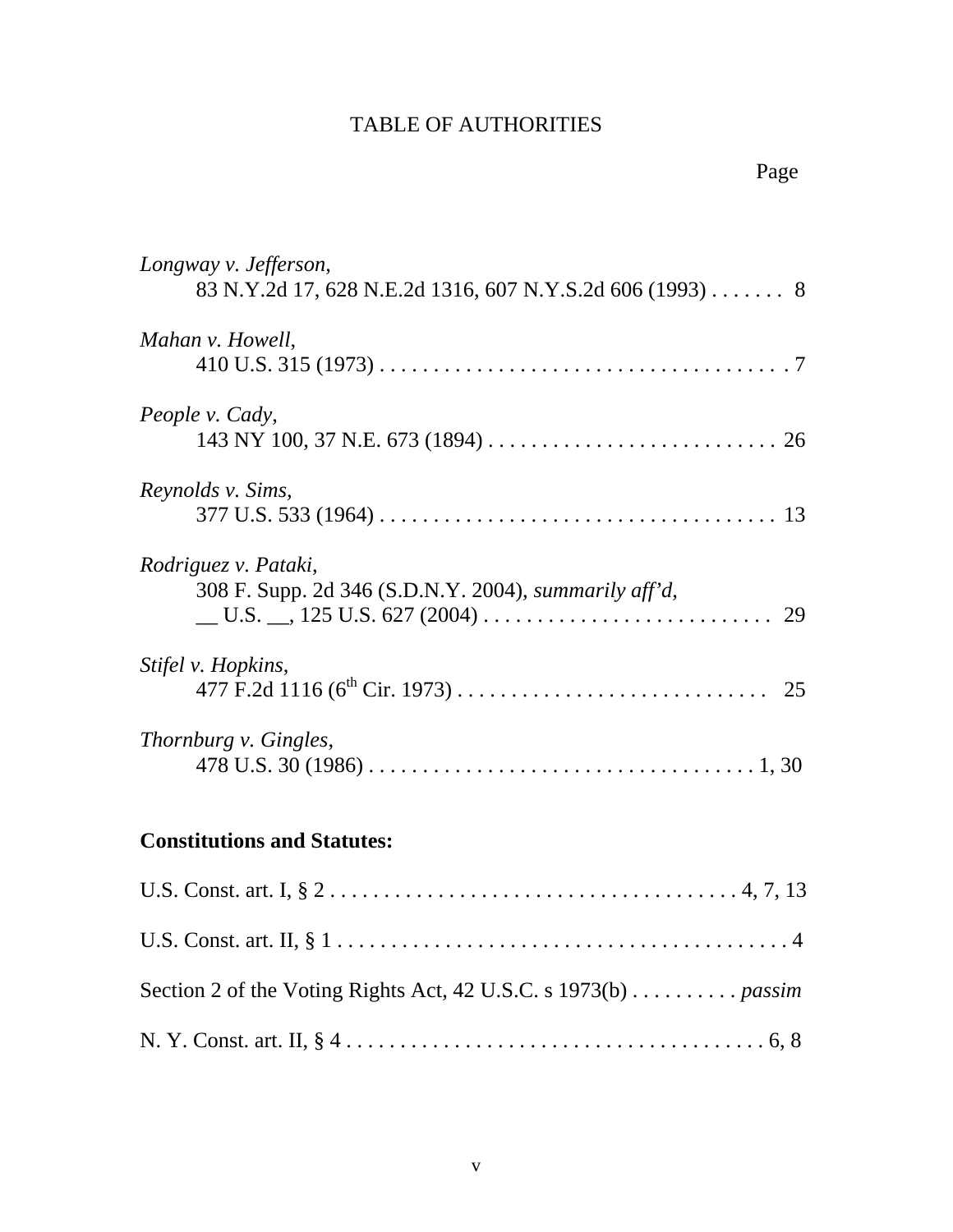# **Constitutions and Statutes:**

|--|--|--|

# **Other Authorities:**

| Deborah Clemens, Task force takes inmates out of equation,<br>The Daily Mail, Catskill, New York (February 25, 2003) $\dots \dots 24$          |
|------------------------------------------------------------------------------------------------------------------------------------------------|
| Paul Finkelman, The Founders and Slavery: Little Ventured,<br>Little Gained, 13 Yale J.L. & Human. 413 (2001) 5, 13                            |
| Letter dated February 27, 2003 from Kathleen M. Labelle,<br>Chief Clerk of the Washington County Supreme<br>And County Courts, to Troy Johnson |
|                                                                                                                                                |
| Marc Mauer,<br>Race to Incarcerate (1999)<br>10                                                                                                |
| New York State Department of Correctional Services,<br><i>Characteristics of New Court Commitments, 2001</i> (2002)  21                        |
| New York State Department of Correctional Services,                                                                                            |
| The Hub System: Profile of Inmates Under Custody on                                                                                            |
| Rolf Pendall, Brookings Institution,                                                                                                           |
| Upstate New York's Population Plateau: The Third                                                                                               |
| Slowest-Growing 'State,' (August 2003), available at                                                                                           |
| http://www.brookings.edu/es/urban/publications/200308_Pendall.htm                                                                              |
|                                                                                                                                                |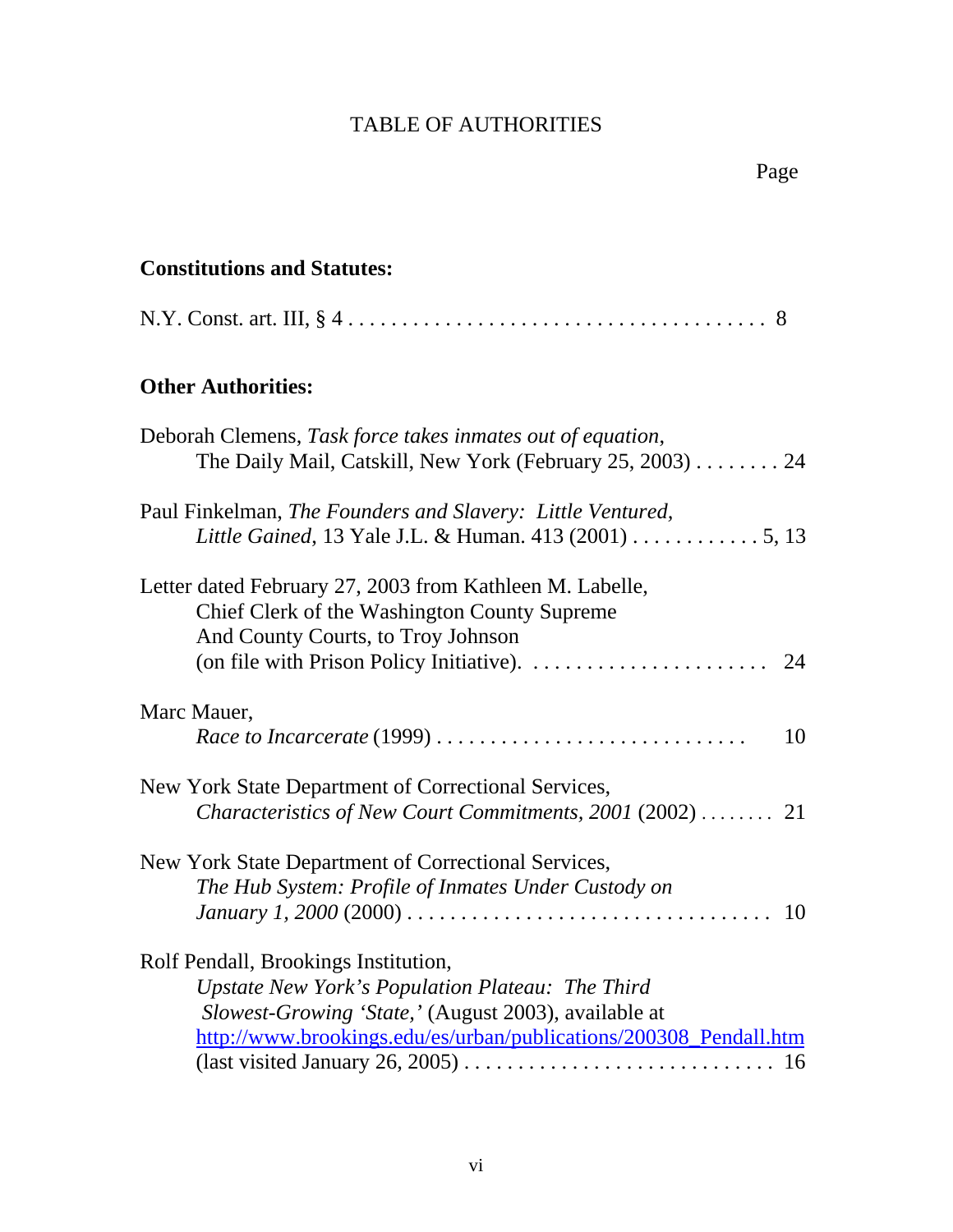# **Other Authorities:**

| S. Rep. No. 97-417 (1982),<br>reprinted in 1982 U.S. Code Cong. & Admin. News $177$ $27, 29$                                                                                                                          |
|-----------------------------------------------------------------------------------------------------------------------------------------------------------------------------------------------------------------------|
| St. Lawrence County, Survey of NYS Counties:<br>Policies Regarding Redistricting/Reapportionment, August 31, 2001<br>(on file with the Prison Policy Initiative) $\dots \dots \dots \dots \dots \dots \dots \dots 24$ |
| Brent Staples, Why Some Politicians Need Their Prisons to Stay Full,                                                                                                                                                  |
| Taren Stinebrickner-Kaufman, Counting Matters - Prison Inmates,<br>Population Bases, and "One Person-One Vote," 11 Va. J. Soc. Pol'y                                                                                  |
| Jonathan Tilove, Minority Prison Inmates Skew Local Populations<br>as States Redistrict (2002), at<br>http://www.newhousenews.com/archive/story1a031202.html (last                                                    |
| U.S. Census Bureau, American Factfinder: Data Sets<br>at<br>http://factfinder.census.gov/servlet/DatasetMainPageServlet?_progra                                                                                       |
| U.S. Census Bureau, Census 2000: Plans and Rules for<br>Taking the Census, at<br>http://www.census.gov/population/www/censusdata/resid_rules.html<br>7                                                                |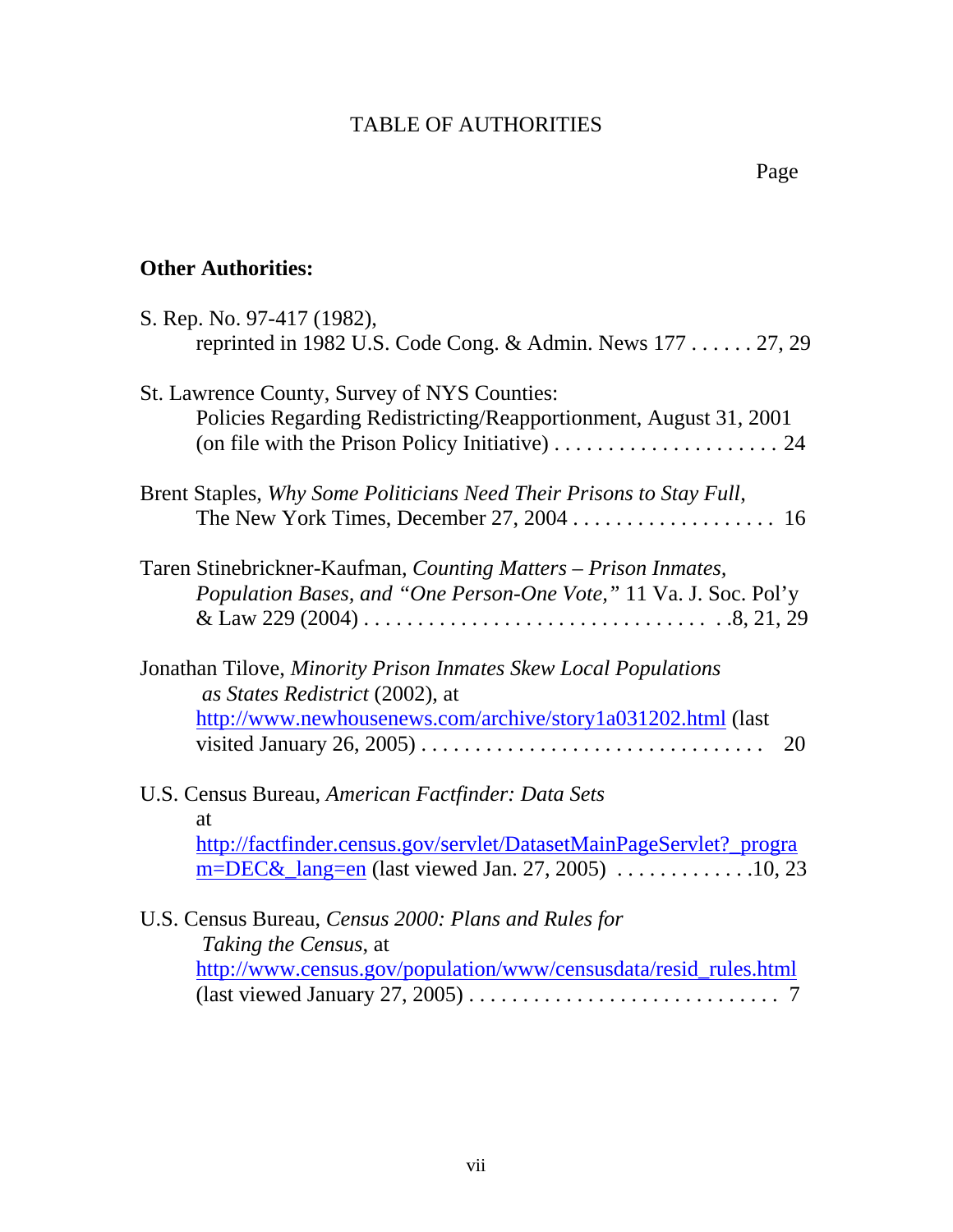#### Page **Page**

# **Other Authorities:**

| Peter Wagner, Prison Policy Initiative,<br><b>Actual Constituents: Students and Political Clout in New York</b>                       |  |
|---------------------------------------------------------------------------------------------------------------------------------------|--|
| (October 2004), at http://www.prisonersofthecensus.org/students (last)                                                                |  |
| Peter Wagner, Prison Policy Initiative,                                                                                               |  |
| <b>Importing Constituents: Prisoners and Political Clout in New York</b><br>(April 2002) at http://www.prisonpolicy.org/importing     |  |
| (last viewed January 28, 2005) $\dots \dots \dots \dots \dots \dots \dots \dots \dots$                                                |  |
| Peter Wagner, Prison Policy Initiative,                                                                                               |  |
| Local Officials Tell Prisoners, "You Don't Live Here" (posted June 7,<br>2004), at http://www.prisonersofthecensus.org/news/fact-7-6- |  |
|                                                                                                                                       |  |
| Peter Wagner, Prison Policy Initiative,                                                                                               |  |
| Prior to 1990 Census, prisoners were not explicitly excluded from                                                                     |  |
| Census counts (August 12, 2003), at                                                                                                   |  |
| http://www.prisonersofthecensus.org/news/fact-8-12-2003.shtml (last                                                                   |  |
| viewed January 27, 2005) $\dots \dots \dots \dots \dots \dots \dots \dots \dots \dots \dots \dots$                                    |  |
| Peter Wagner, Prison Policy Initiative,                                                                                               |  |
| Rural Citizens Call for Change in How Census Counts Prisoners                                                                         |  |
| (Sept. 6, 2004) (including text of letter to Director, U.S. Census                                                                    |  |
| Bureau), at http://www.prisonersofthecensus.org/news/fact-6-9-                                                                        |  |

|  | Durcau), at $\ln(p)/\sqrt{W}$ will be a solution of the consustor $g/\ln w$ s/ $1aC$ ( $0^{\circ}$ ) $^{-1}$ |  |
|--|--------------------------------------------------------------------------------------------------------------|--|
|  |                                                                                                              |  |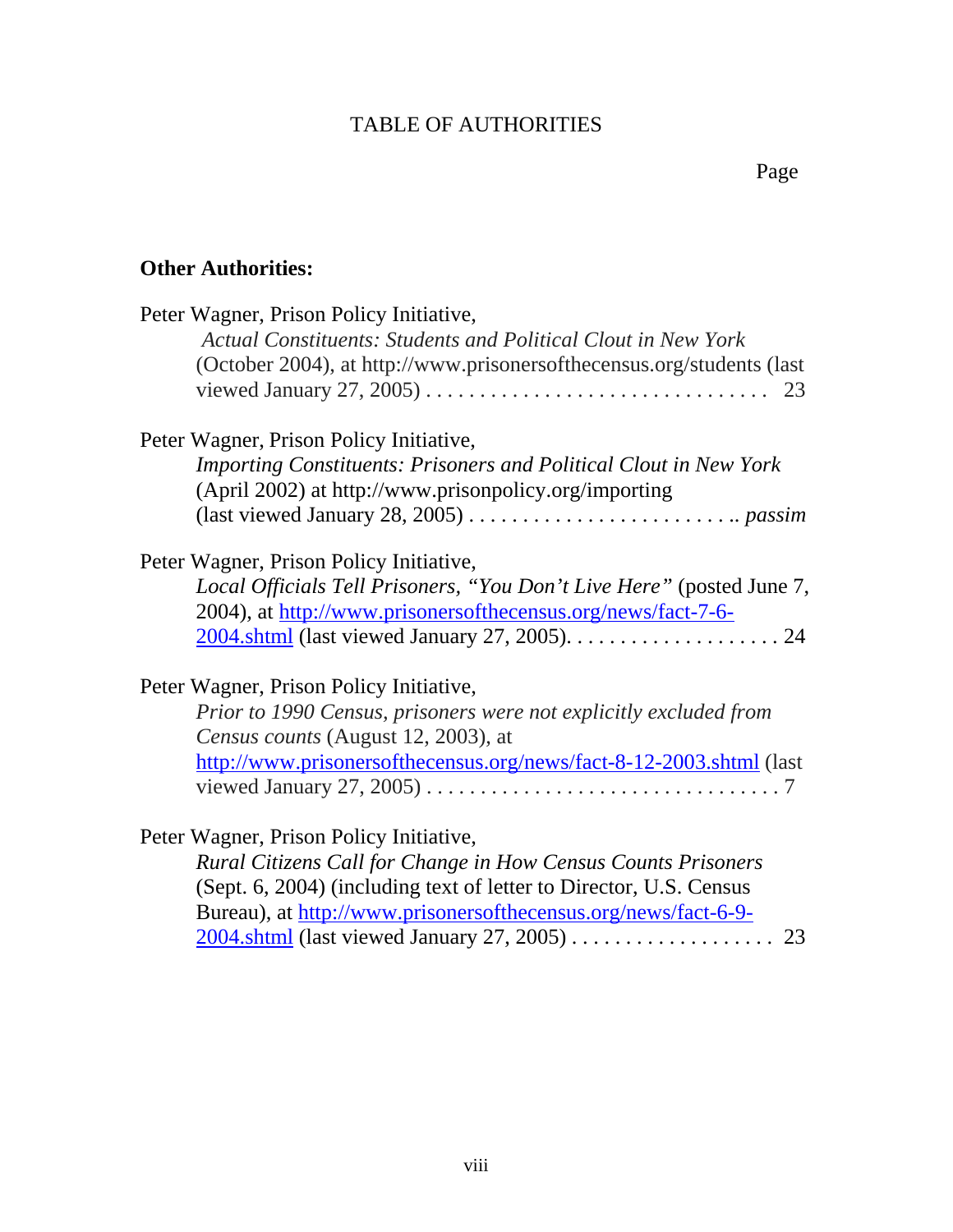#### **INTEREST OF AMICI**

The National Voting Rights Institute ("NVRI") is a nonprofit, nonpartisan legal center. Through litigation and public education, NVRI seeks to make real the promise of American democracy that meaningful political participation and power should be accessible to all regardless of economic or social status. Around the country, NVRI has litigated to challenge barriers that operate to deny equal political participation to socially and economically disadvantaged citizens and communities of color. *See, e.g., Landell v. Sorrell*, 382 F.3d 91 (2d Cir. 2004), *petition for reh'g en banc pending*; *Belitskus v. Pizzingrilli*, 343 F.3d 632 (3d Cir. 2003), *Black Political Task Force v. Galvin*, 300 F. Supp. 2d 291 (D. Mass. 2004) (three-judge court); *Meza v. Galvin*, 322 F. Supp. 2d 52 (D. Mass. 2004) (three-judge court). New York's laws disenfranchising felons and parolees are in direct tension with NVRI's mission.

The Prison Policy Initiative ("PPI") conducts research and advocacy on incarceration policy. PPI has issued several reports, including one about New York, that quantify the redistricting impact of disenfranchised prison populations. In particular, the New York report, *Importing Constituents: Prisoners and Political Clout in New York*, demonstrates that the transfer of a large, non-voting population to upstate prisons, where it is counted as part of the population base for redistricting, artificially enhances the representation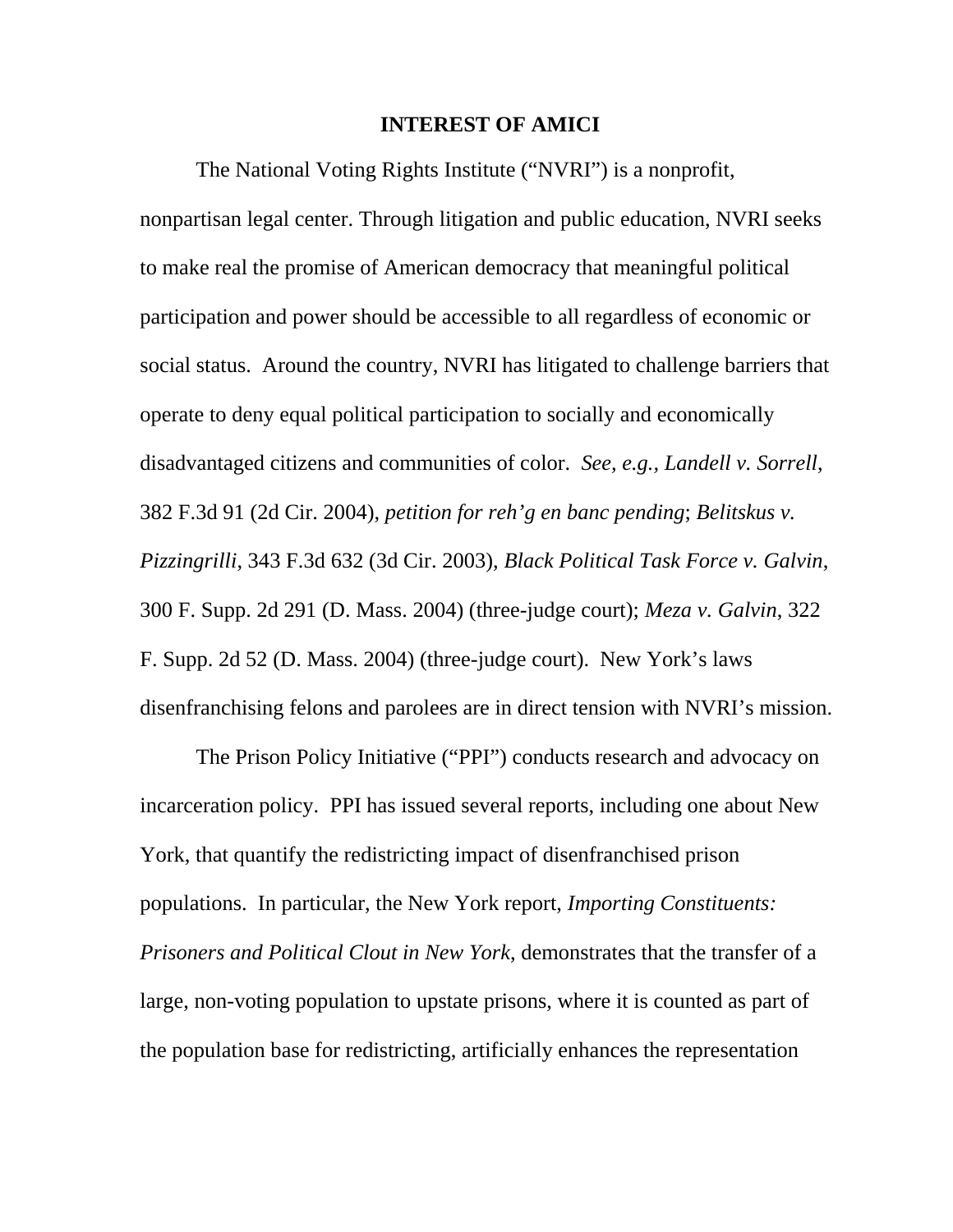afforded to predominantly white, upstate legislative districts. *See* Peter Wagner, Prison Policy Initiative, *Importing Constituents: Prisoners and Political Clout in New York* (April 2002) (Main Report), at <http://www.prisonpolicy.org/importing>(last viewed January 28, 2005) (hereafter, "*Importing Constituents*"). The facts and conclusions in *Importing Constituents* are directly relevant to felon and parolee disenfranchisement and to the "totality of circumstances" to be considered under Section 2 of the Voting Rights Act.

Amici have separately filed a motion for leave to file this brief. The parties do not oppose the filing of this brief.

#### **INTRODUCTION AND SUMMARY OF ARGUMENT**

The "essence of a § 2 claim is that a certain electoral law, practice or structure interacts with social and historical conditions to cause an inequality in the opportunities enjoyed by black and white voters to elect their preferred representatives." *Thornburg v. Gingles*, 478 U.S. 30, 47 (1986). In this brief, the National Voting Rights Institute and the Prison Policy Initiative seek to illuminate how New York's state legislative redistricting practices, in combination with its disenfranchisement of incarcerated felons, interact to compound the discriminatory impact of felon disenfranchisement on New York's communities of color. *Amici* respectfully submit that the facts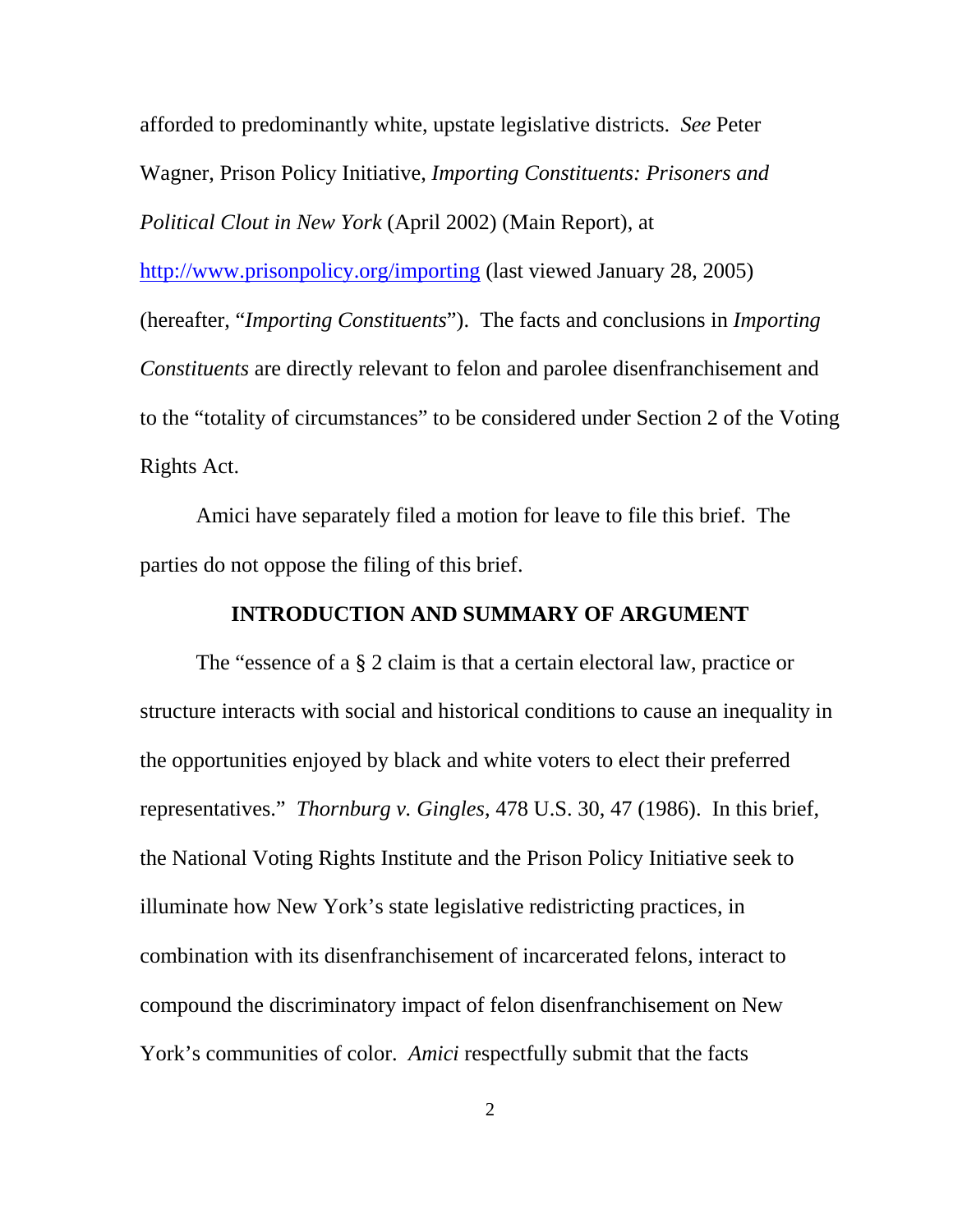<span id="page-11-1"></span>canvassed here are relevant to the third question that this Court has invited the parties and *amici* to address, which includes a discussion of the type of evidence the district court should consider if its judgment is modified or vacated and the cause remanded for further presentation of facts or evidence.<sup>[1](#page-11-0)</sup>

Because New York counts prisoners as part of the population base for redistricting in the prisons where they are housed, rather than as residents of their homes of record in the communities where they resided prior to incarceration, New York in effect uses the non-voting prison population to award greater legislative representation to rural, overwhelmingly white districts at the expense of the urban, largely minority communities from which the prisoners come. Although most prisoners in New York State come from New York City, all new prisons built since 1976 have been built in upstate counties.<sup>[2](#page-11-1)</sup> Prisoners, denied the right to vote, nevertheless are counted as residents of their prison in a manner that pads the population levels of these upstate counties, artificially inflating the population base of representatives the prisoners are powerless to hold politically accountable. This in turn diminishes the representation afforded to the heavily minority and urban communities from

<span id="page-11-0"></span><sup>1</sup> *Muntaqim v. Coombe*, No. 01-7260 (2d Cir. Dec. 29, 2004) (Amended Order). <sup>2</sup> Peter Wagner, Prison Policy Initiative, *Importing Constituents: Prisoners and Political Clout in New York* (April 2002) (Further Research & Methodology,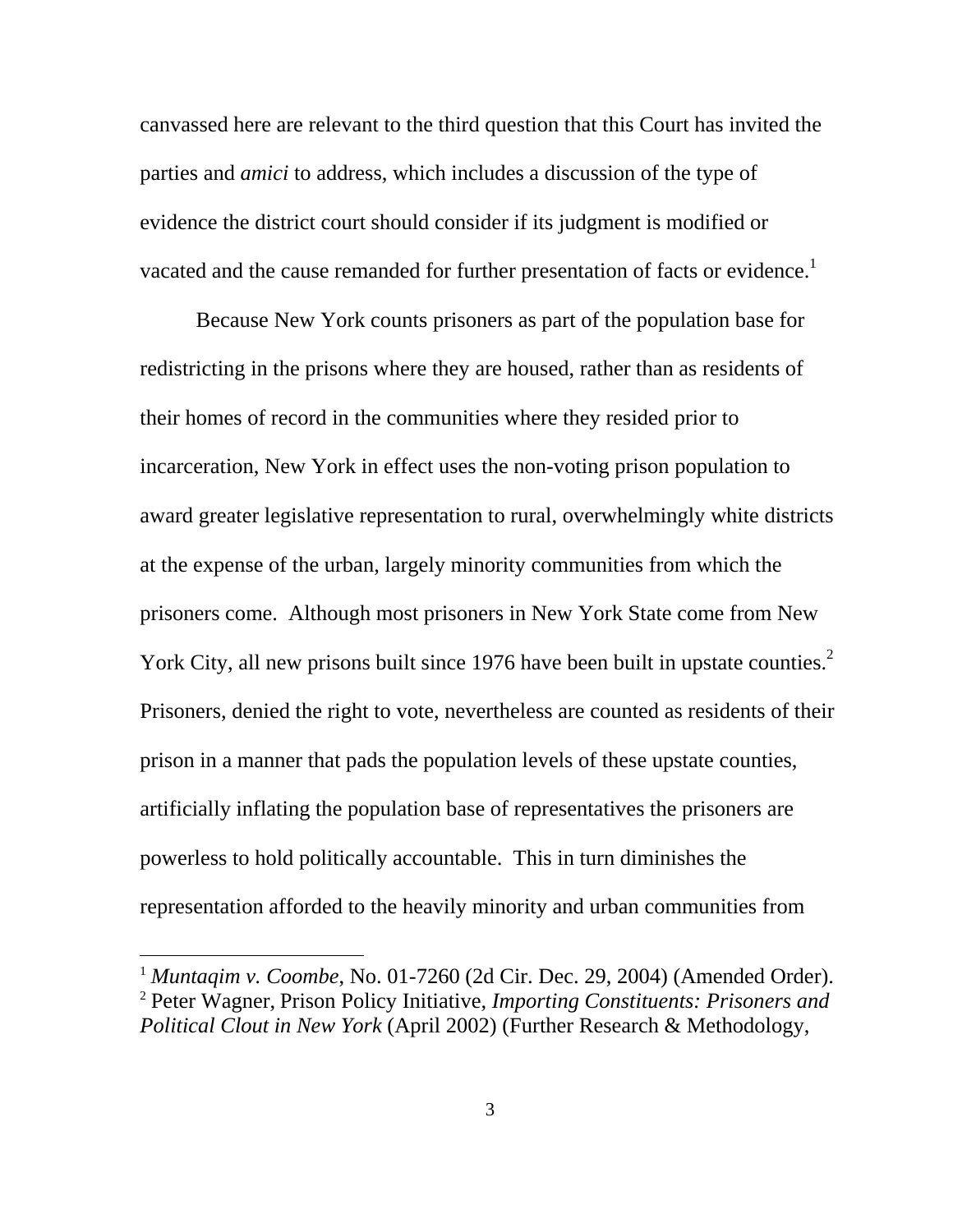which much of New York's prison population comes, and where the prisoners, under the very terms of New York's Constitution, should be deemed to reside.

New York's assignment of disenfranchised prison populations to upstate legislative districts also means that representatives of these districts have a political stake in promoting higher rates of incarceration and maintaining long sentences. Several upstate legislative districts in New York would not have sufficient population to justify a representative if prisoner counts were to decline in their districts. Representatives of these districts thus directly benefit from keeping as many persons as possible incarcerated for as long as possible. And, precisely because their prisoner constituents cannot vote, the representatives of these districts need fear no political backlash for ignoring the interests of the prisoners they "represent," the overwhelming majority of whom are black and Latino.

The result is a striking modern-day parallel to the "Three-Fifths Clause" of the United States Constitution, under which a slave counted as three-fifths of a person in determining the apportionment of congressional seats among the states and, in turn, the number of Electoral College votes allotted to each state. U.S. Const. art. I, § 2; *see also* U.S. Const. art. II, § 1. Slave populations,

January 2005), at http://www.prisonpolicy.org/importing (last viewed January 28, 2005) (hereafter, "*Importing Constituents*").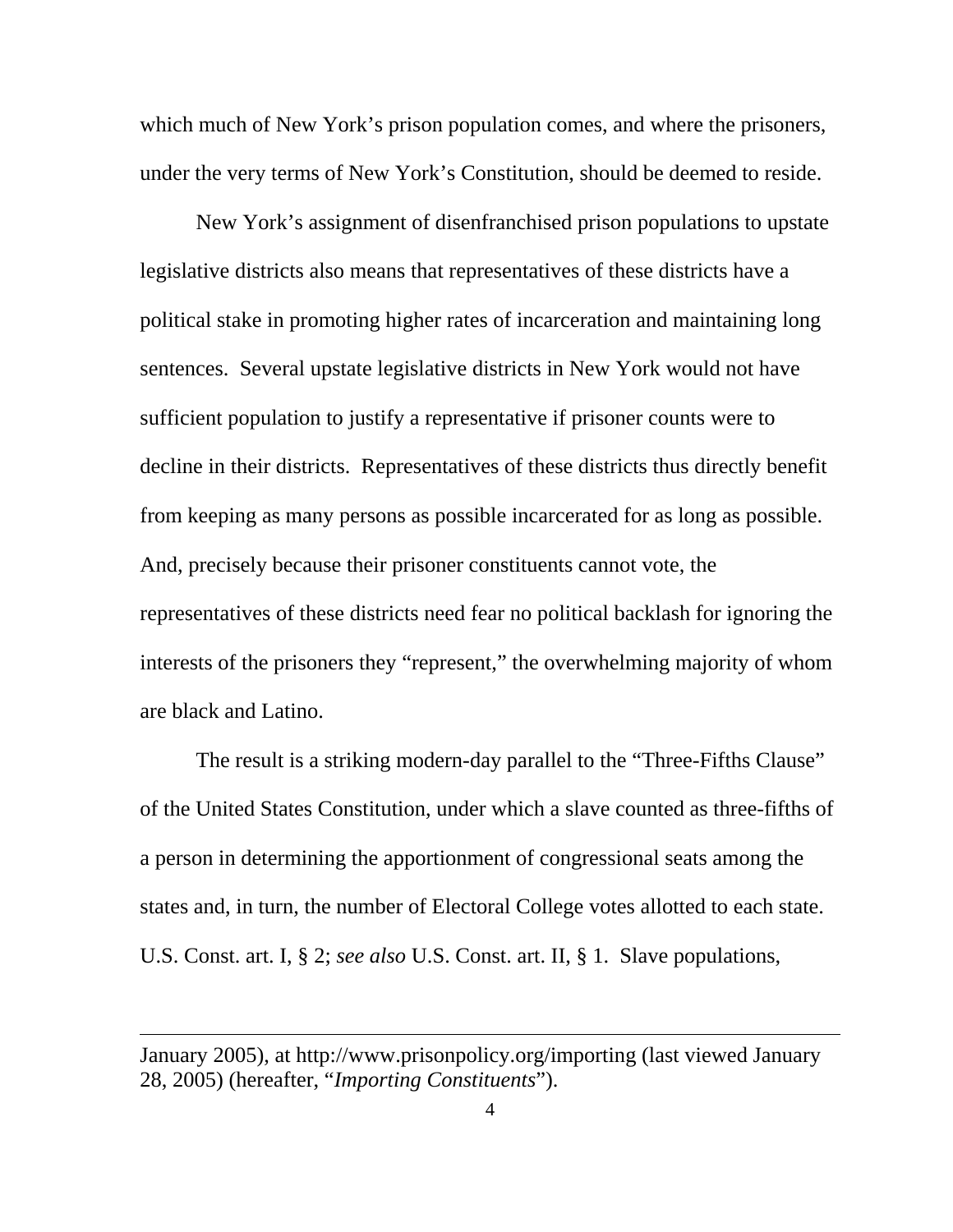though denied the right to vote, thus substantially enhanced the representation of Southern states in Congress and in selecting the President and Vice President; the Three-Fifths Clause is credited with assuring Thomas Jefferson's victory over John Adams in 1800, facilitating Missouri's admission to the Union as a slave state, and otherwise giving the South "important political leverage in Congress." Paul Finkelman, *The Founders and Slavery: Little Ventured, Little Gained*, 13 Yale J.L. & Human. 413, 427 (2001); *see also id.* at 442-43. Similarly, as shown below, New York's allocation of non-voting prisoners to prison towns for redistricting purposes, rather than to their homes of record prior to incarceration, exacerbates the discriminatory effect of the disenfranchising laws challenged here, enhancing the political clout of the representatives who promote the very criminal justice policies that fill New York's prisons with "constituents."

The interplay between felon disenfranchisement and the state's redistricting practices deserves this Court's attention as part of the factintensive, functional examination of voting discrimination that Section 2 of the Voting Rights Act, 42 U.S.C. § 1973(b), is meant to encompass – an examination improperly truncated by the district court's holding that claims by disenfranchised prisoners are wholly outside of Section 2's coverage. As shown below, if this case is remanded for consideration of appellants' Section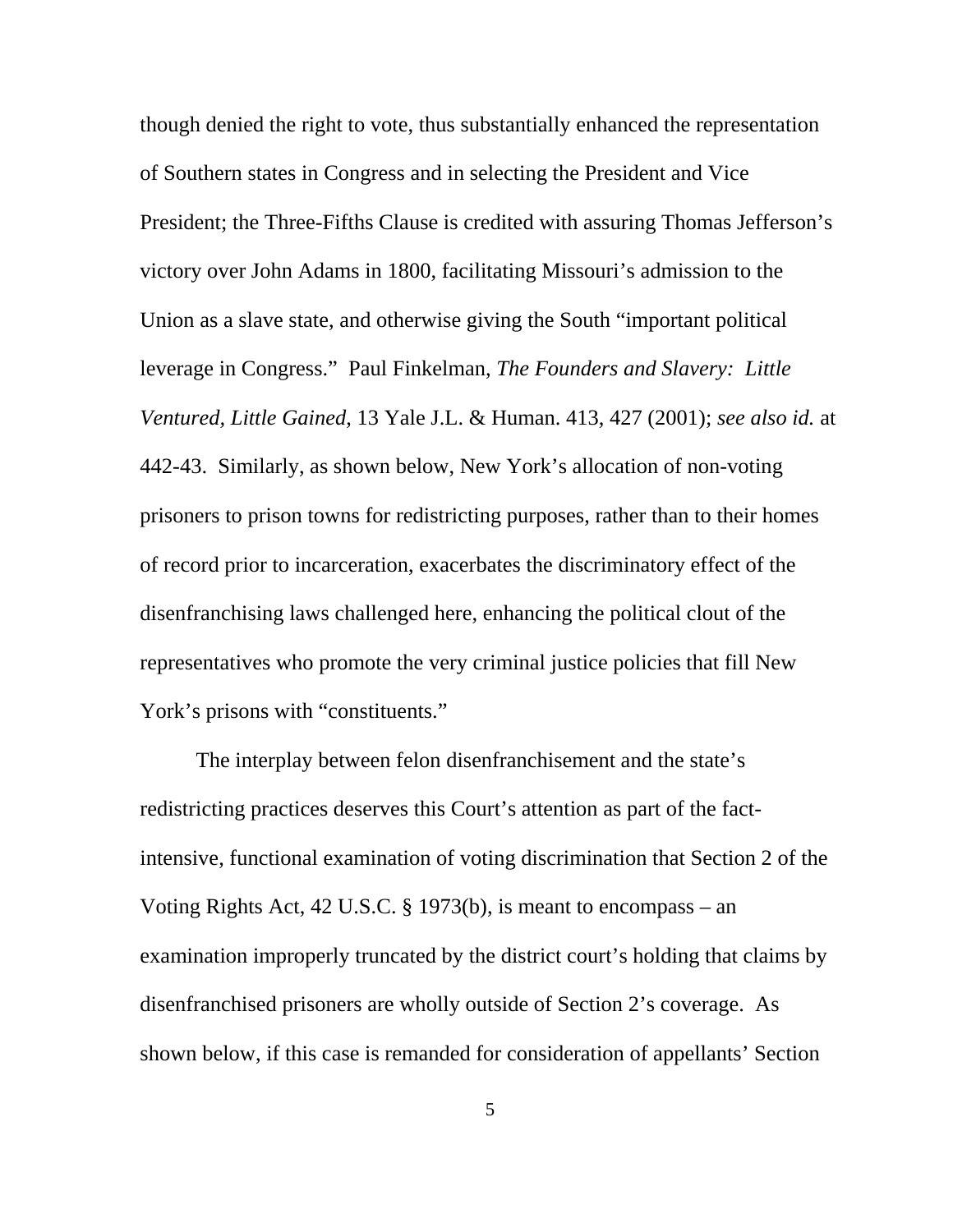2 claim, the impact of allocating prisoners to prison towns for redistricting purposes, rather than to their homes of record prior to incarceration, is a legitimate factor for the district court to consider in determining whether prisoner disenfranchisement, under the "totality of circumstances," violates appellants' rights protected by Section 2.

#### **FACTUAL BACKGROUND**

## **A. New York's Prisoner Counting Rules**

Although New York does not allow incarcerated persons to vote, it nevertheless counts them as part of the population base when drawing its legislative districts, using Census data that treats prisoners as residents of the facility in which they are incarcerated rather than as residents of the home communities in which they lived prior to imprisonment. The Census Bureau admits that where it counts some populations "is not necessarily the same as the person's voting residence or legal residence."<sup>3</sup> In New York, the contradiction is explicit; the New York State Constitution provides: "for purposes of voting, no person shall be deemed to have gained or lost a residence, by reason of his presence or absence ... while confined in any public prison." N.Y. Const. art. II,  $§$  4.

<span id="page-14-0"></span><sup>3</sup> U.S. Census Bureau, *Census 2000: Plans and Rules for Taking the Census*, at [http://www.census.gov/population/www/censusdata/resid\\_rules.html](http://www.census.gov/population/www/censusdata/resid_rules.html) (last viewed January 27, 2005).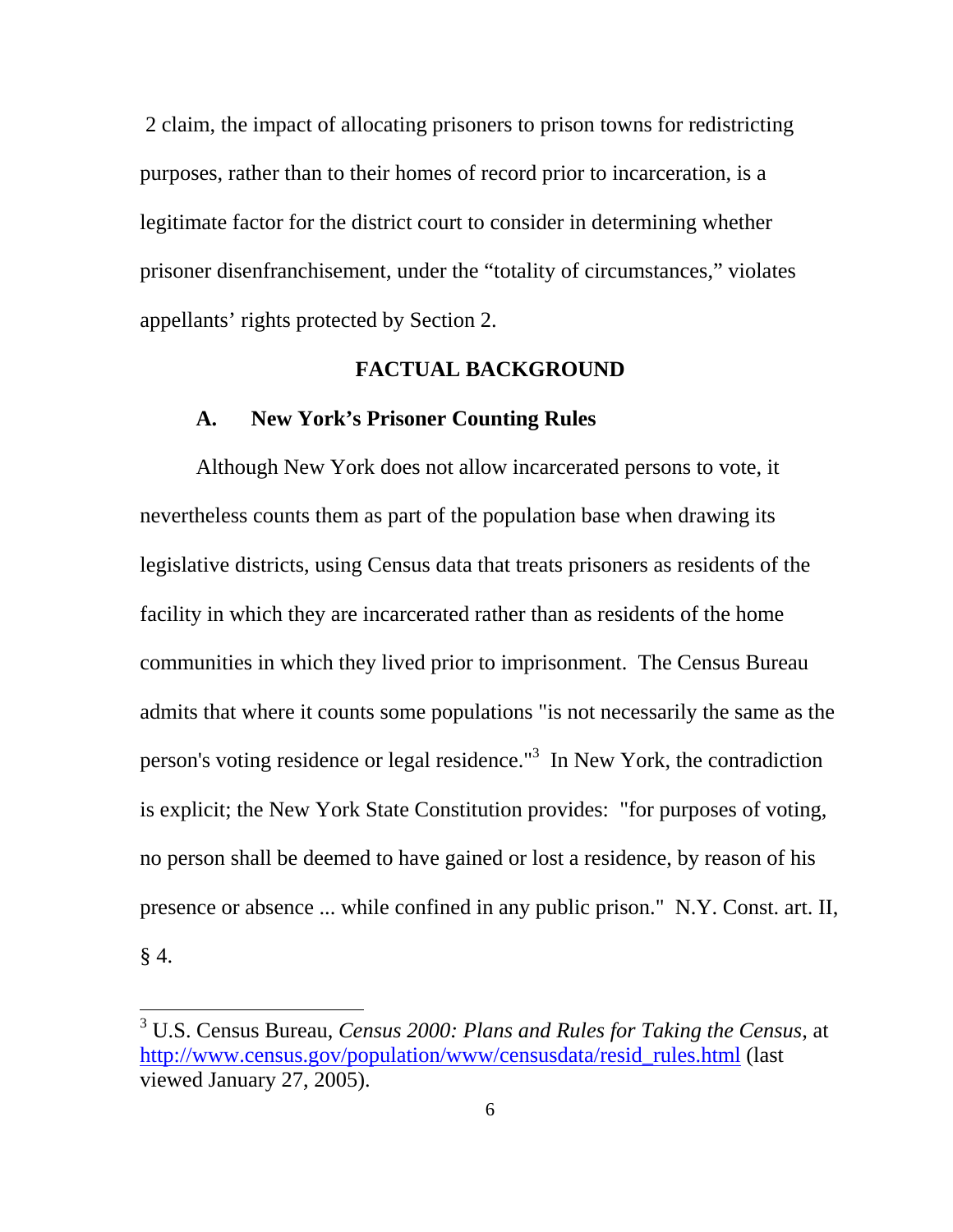The counting of prisoners as residents of their place of incarceration predates modern redistricting practices and was developed in 1790 to comply with the federal constitutional mandate to count the number of persons in each state.<sup>[4](#page-15-0)</sup> While the Census Bureau's methods of counting other special populations such as the military, missionaries, and students have evolved over the centuries,<sup>[5](#page-15-1)</sup> the method of counting prisoners has remained unchanged.

Although states are required to redraw state legislative districts each decade to assure compliance with the federal Constitution's one-person, onevote requirements, they are not required to use federal Census data in doing so. *See Mahan v. Howell*, 410 U.S. 315, 330-332 (1973) (rejecting Virginia's argument that it was compelled to use Census Bureau assignments of residences of military personnel in its state legislative redistricting). As the Third Circuit has explained:

Although a state is entitled to the number of representatives in the House of Representatives as determined by the federal census, it is not required to use these census figures as a basis for apportioning its own legislature.

<span id="page-15-0"></span> $4$  U.S. Const. art. I,  $\S$  2.

<span id="page-15-1"></span><sup>5</sup> Peter Wagner, Prison Policy Initiative, *Prior to 1990 Census, prisoners were not explicitly excluded from Census counts* (posted August 12, 2003), at <http://www.prisonersofthecensus.org/news/fact-8-12-2003.shtml> (last viewed January 27, 2005).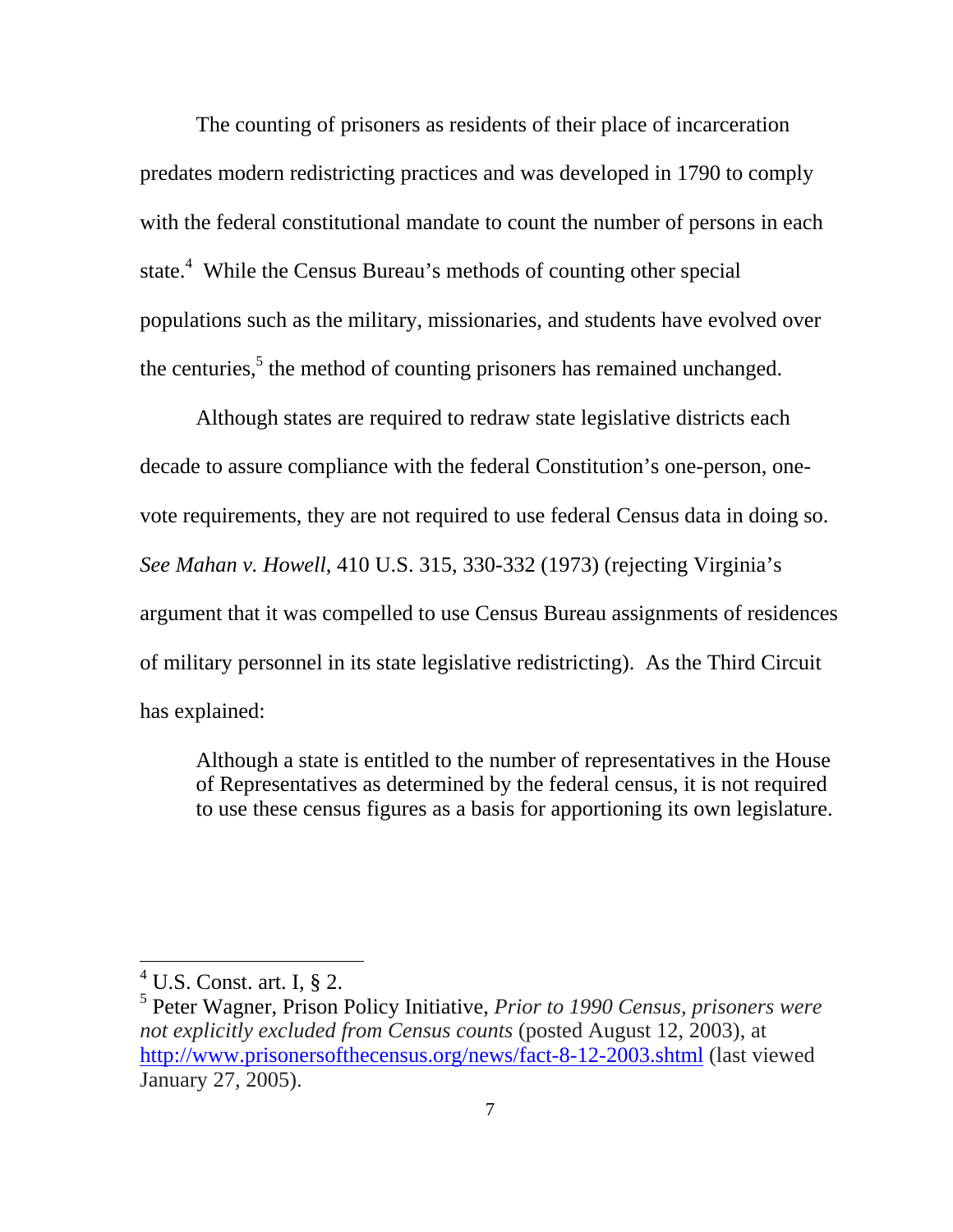*Borough of Bethel Park v. Stans*, 449 F.2d 575, 583 n.4 (3rd Cir. 1971). States are therefore free to use their own censuses or to correct how the federal census counts prisoners.[6](#page-16-0) *See also* Taren Stinebrickner-Kaufman, *Counting Matters – Prison Inmates, Population Bases, and "One Person-One Vote,"* 11 Va. J. Soc. Pol'y & Law 229, 251 (2004) (hereafter, "*Counting Matters*") (discussing case law addressing states' ability to use population base other than total population as enumerated by Census Bureau for state legislative redistricting).

#### **B. Three Trends in New York State's Prison Policies**

Counting prisoners as residents of the prison town for redistricting purposes has profound implications for minority voting strength because of three simultaneous trends in New York state's prison policies: a growing

<span id="page-16-0"></span><sup>&</sup>lt;sup>6</sup> The New York Constitution requires that the state use the Census data for internal apportionment only "in so far as such census and the tabulation thereof purport to give the information necessary therefore." N.Y. Const. art. III, § 4. The New York Court of Appeals has ruled that, for purposes of redistricting, it is permissible to count prisoners as residents of the prison in which they are incarcerated, despite the provision of Article II, Section 4 of the New York State Constitution providing that legal residence is not changed by incarceration for purposes of voting, *Longway v. Jefferson*, 83 N.Y.2d 17, 628 N.E.2d 1316, 607 N.Y.S.2d 606 (1993), but the decision does not hold that this practice is *required* under New York law. *See Kaplan v. County of Sullivan*, 74 F.3d 398, 401 (2d Cir. 1996) (opinion of Feinberg, J.). Of course, even if the New York State Constitution more definitively required prison populations to be assigned to prison towns in redistricting, this would not immunize New York's redistricting practices from scrutiny under Section 2 of the Voting Rights Act. *See Katzenbach v. Morgan*, 384 U.S. 641 (1966) (striking down state constitutional provision as violative of Voting Rights Act).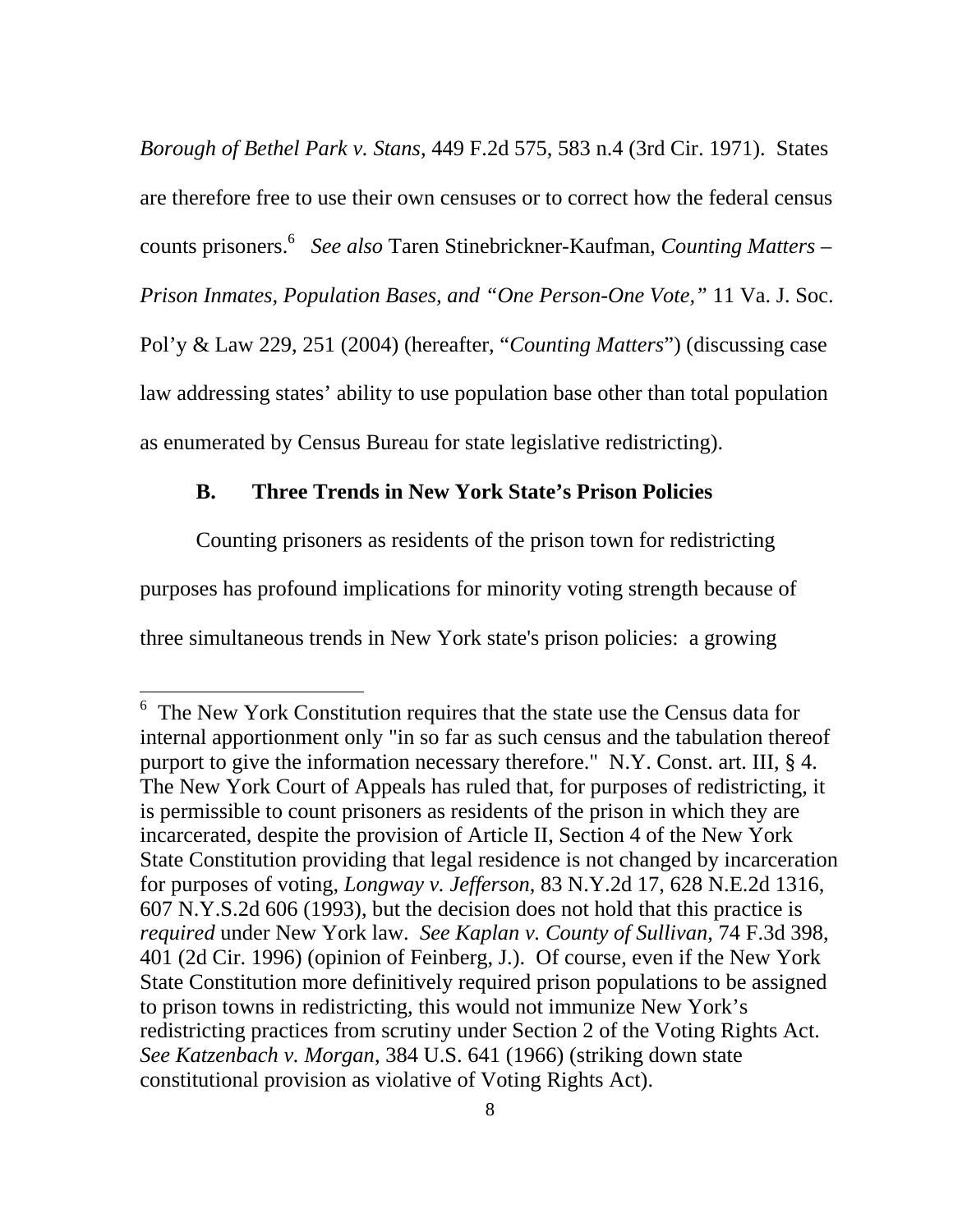incarceration rate; a large and increasing racial disparity in the prison population; and a large and growing trend to locate prisons in majority white rural areas. Because of the combined effect of these trends, using Census data to draw district lines in New York results in the sizable transfer of disenfranchised minority populations to predominantly white legislative districts.

#### **1. Growing Rates of Incarceration**

New York State has experienced tremendous growth in both the size of its prison population and the percentage of citizens incarcerated since 1970. Thirty years ago, New York incarcerated 69 out of every 100,000 citizens. By 2000, New York was incarcerating 377 out of every 100,000 residents – a more than 5-fold increase.<sup>[7](#page-17-0)</sup>

It is important to distinguish the rise in incarceration from the rise in crime. Incarceration rates reflect political and institutional decisions about the length of sentences and the extent to which arrests and convictions should result in prison terms rather than other interventions. As one researcher has written:

Looking at the overall factors leading to the rise in incarceration, research has demonstrated that changes in criminal justice policy, rather

<span id="page-17-0"></span><sup>7</sup> *Importing Constituents* (Further Research & Methodology), at [http://www.prisonpolicy.org/importing.](http://www.prisonpolicy.org/importing)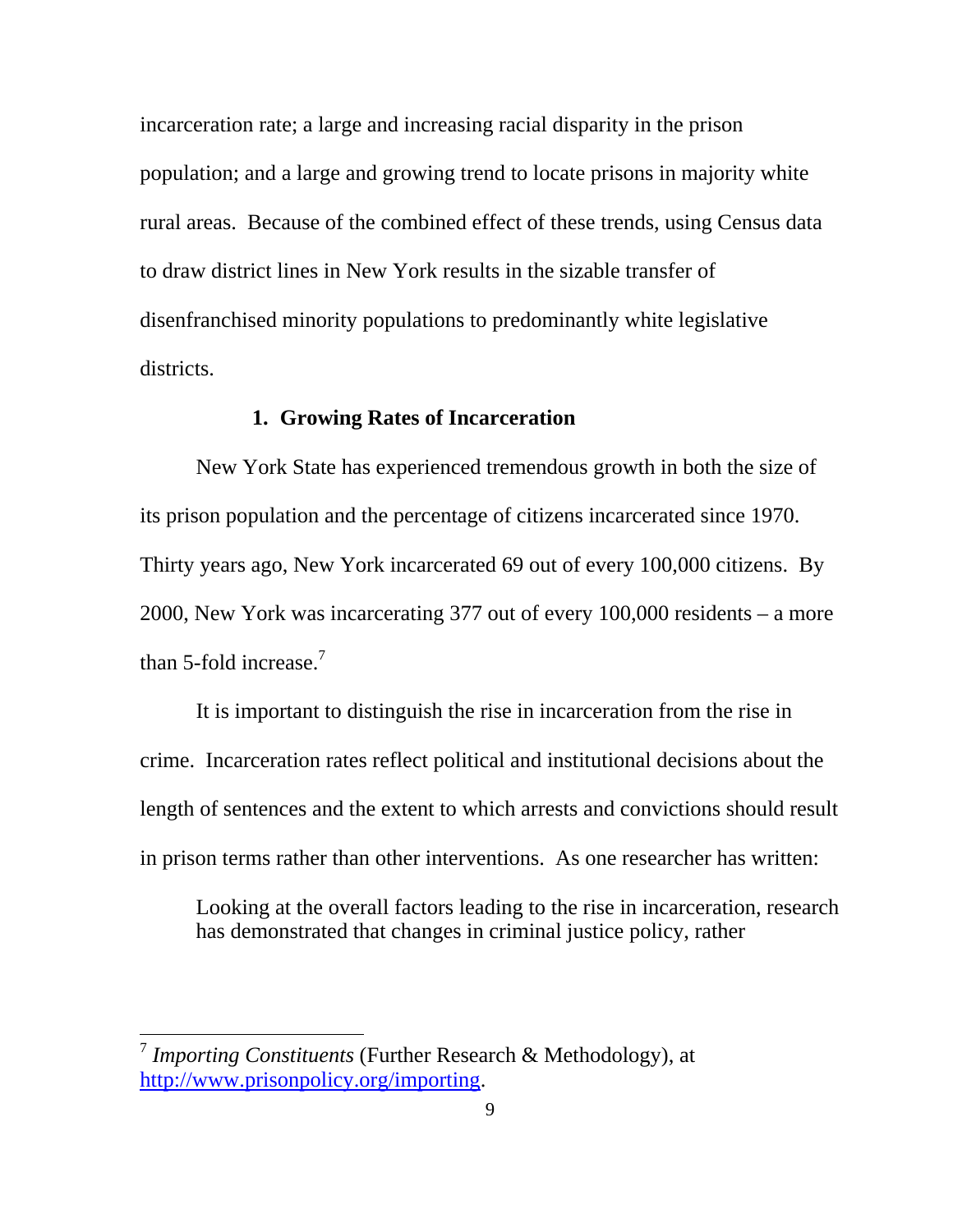than changes in crime rates, have been the most significant contributors leading to the rise in state prison populations. A regression analysis of the rise in the number of inmates from 1980 to 1996 concluded that one half (51.4 percent) of the increase was explained by a greater likelihood of a prison sentence upon arrest, one third (36.6 percent) by an increase in time served in prison, and just one ninth (11.5 percent) by higher offense rates.

Marc Mauer, *Race to Incarcerate* 34 (1999) (*citing* Alfred Blumstein and Allen

J. Beck, "Population Growth in U.S. Prisons, 1980-1996," *in* 26 *Crime and* 

*Justice: A Review of Research* 43 (Michael Tonry & Joan Petersilia, eds.,

2000)). Political choices, not an increased crime rate, largely control the

tremendous increase in the numbers of persons incarcerated and, accordingly,

the numbers of persons disenfranchised by New York State.

 $\overline{a}$ 

#### **2. Growing Racial Disparities in Incarceration**

New York State's population is  $62\%$  white.<sup>[8](#page-18-0)</sup> The prison population,

however, is overwhelmingly made up of persons of color: the New York State

Department of Correctional Services reports that 82% of New York State's

prison population is black or Latino (51% non-Hispanic black, 31.1% Latino).<sup>[9](#page-18-1)</sup>

<span id="page-18-0"></span>8 U.S. Census Bureau, *American Factfinder: Data Sets* (SF 1 Detailed Tables – Table P4 regarding New York data on Hispanics and Latinos), at [http://factfinder.census.gov/servlet/DatasetMainPageServlet?\\_program=DEC&](http://factfinder.census.gov/servlet/DatasetMainPageServlet?_program=DEC&_lang=en) lang=en (last viewed Jan. 27, 2005).

<span id="page-18-1"></span>9 New York State Department of Correctional Services, *The Hub System: Profile of Inmates Under Custody on January 1, 2000* i (2000). Throughout this brief, figures on black population refer to non-Hispanic blacks.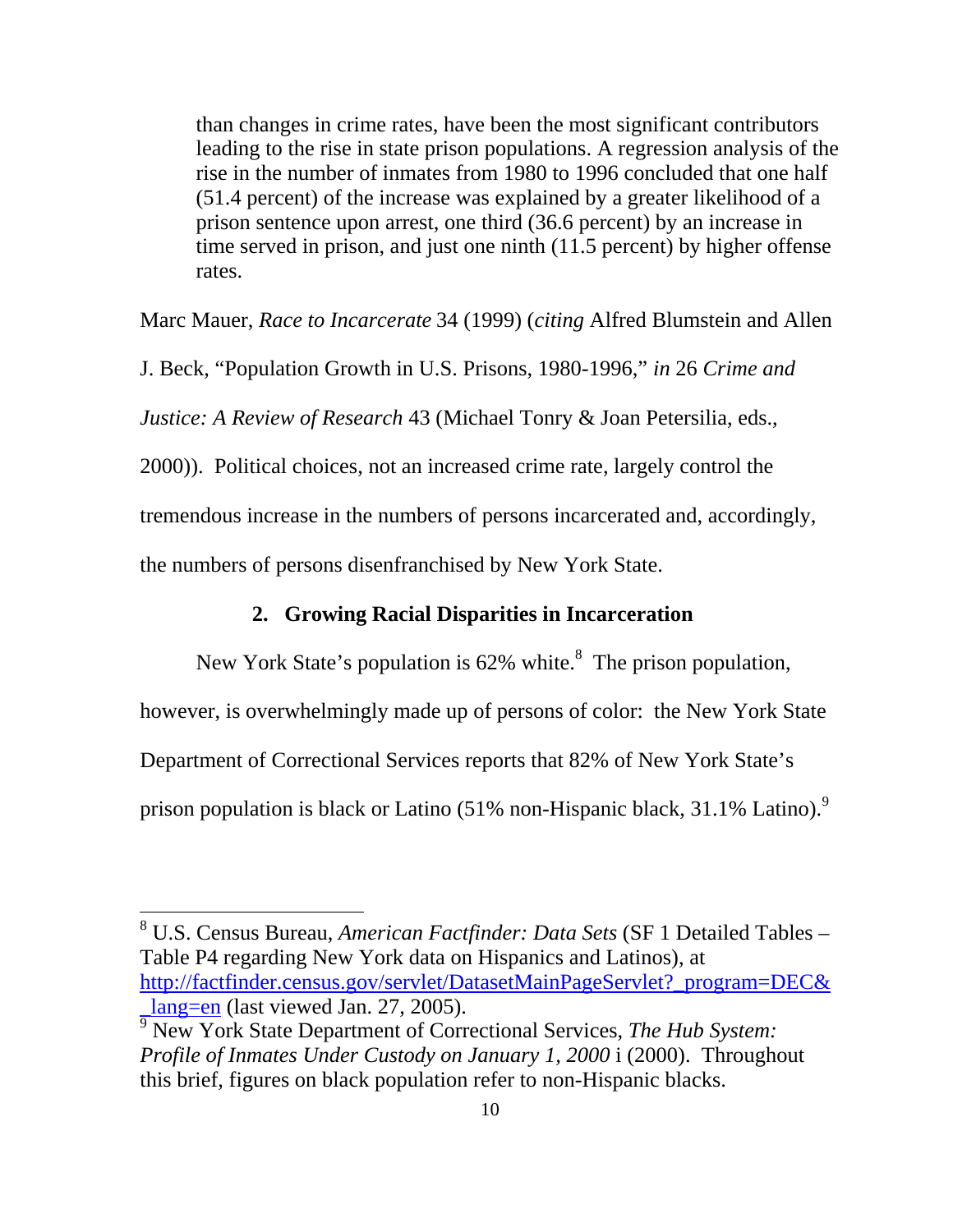The sizable racial disparity between black and white incarceration in New York State grew from 1970 to 2000. The number of people in state prison in New York grew by 58,887 from 1970 to 2000, but 85% of this growth was in black and Latino prisoners.<sup>10</sup>

As it has elsewhere in the United States, the "War on Drugs" in New York has disproportionately focused on minorities. In New York State from 1980 to 2000, the number of whites admitted to prison for drug law violations increased only 86%. For blacks, the number increased 1,197%, and for Latinos  $1,167\%$ .<sup>11</sup> In 2000, blacks were sent to prison in New York for drug law violations at a rate 34.5 times higher than whites. The Latino rate is 25.7 times higher than the rate for whites.<sup>12</sup> As a result, in a state that is  $62\%$  white,<sup>[13](#page-19-3)</sup> blacks and Latinos account for 93% of prison sentences for drug offenses in New York State.<sup>14</sup>

#### **3. Growing Geographical Disparities in Prison Construction**

Alongside the trends towards increasing rates of incarceration and growing racial disparities in incarceration has been an increasing geographic

<span id="page-19-2"></span><span id="page-19-1"></span>

- $\frac{11}{12}$ *Id. Id.*
- <span id="page-19-3"></span> $^{13}$  *Id.*
- <span id="page-19-4"></span><sup>14</sup> *Id.*

<span id="page-19-0"></span><sup>10</sup> *Importing Constituents* (Further Research & Methodology), at [http://www.prisonpolicy.org/importing.](http://www.prisonpolicy.org/importing)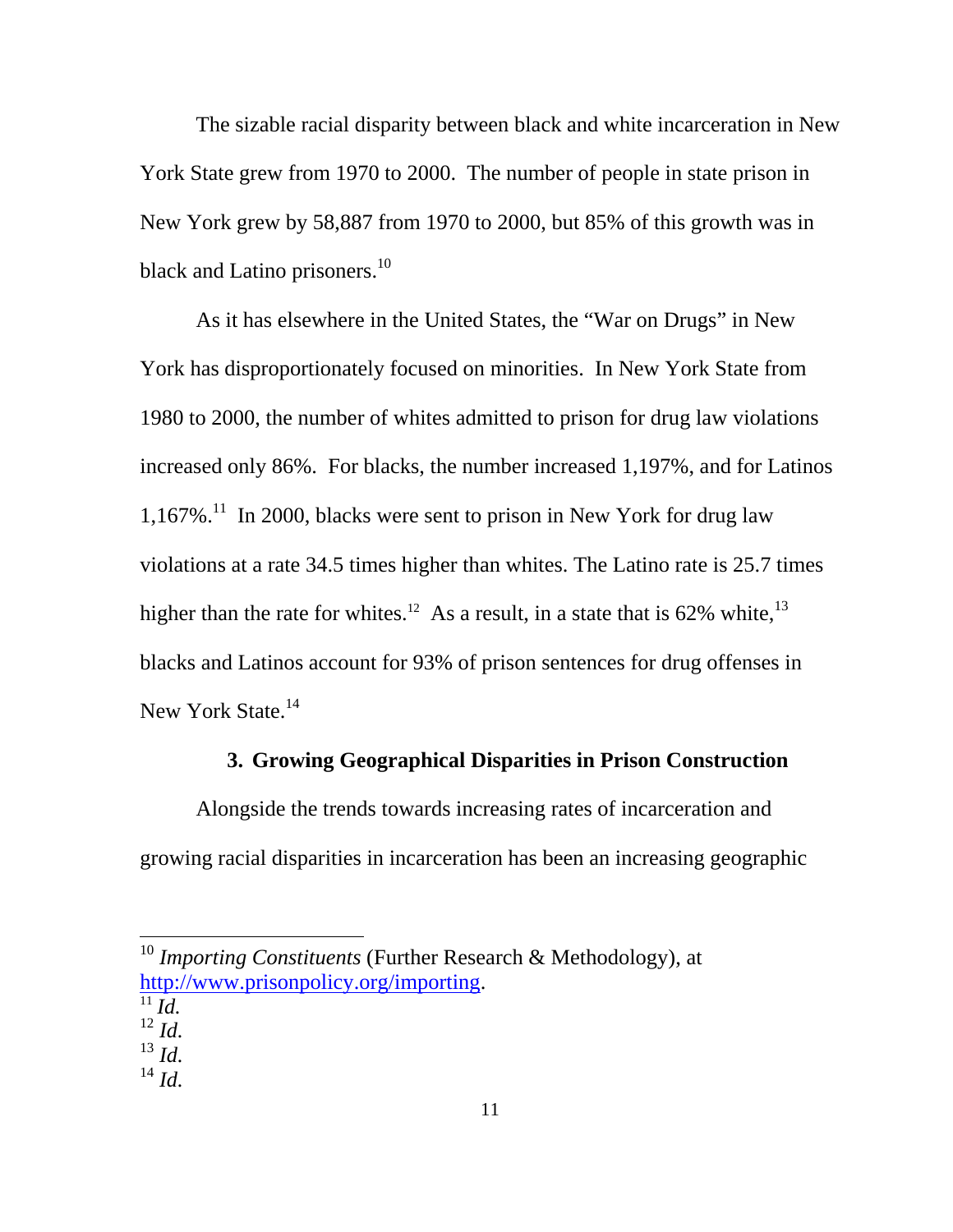disparity in the locations where prisons are constructed. While the portion of New York State's prisoners that come from New York City has generally remained close to the current figure of  $66\%$ ,<sup>15</sup> all of the 43 new prisons built in New York since 1976 have been built upstate.<sup>16</sup> Only 24% of prisoners in New York are from the upstate region, but 91% of prisoners are incarcerated there.<sup>17</sup> More specifically, only 10% of prisoners are from rural upstate counties in New York, but 75% of the state's prisoners are housed in such counties.<sup>18</sup> These upstate rural counties are predominantly white in population, even when the non-voting prison populations are included.<sup>19</sup>

Accordingly, the geographical disparities in prison construction translate into clear racial disparities as well: 98% of all prison cells in New York State are located in Senate districts whose population is disproportionately white as compared to the State's overall population.[20](#page-20-5) 

 $\overline{a}$ 

<span id="page-20-1"></span><sup>16</sup> *Id.*

<span id="page-20-3"></span>

<span id="page-20-0"></span><sup>15</sup> *Id.*

<span id="page-20-2"></span><sup>&</sup>lt;sup>17</sup> *Id.* (Fig. 12, January 2005). <sup>18</sup> *Id.* 

<span id="page-20-4"></span><sup>&</sup>lt;sup>19</sup> *Id.* (Fig. 7)(Fig. 14, January 2005).

<span id="page-20-5"></span><sup>20</sup> Peter Wagner, Prison Policy Initiative, *98% of New York's prison cells are in disproportionately white districts* (posted January 17, 2005), available at <http://www.prisonersofthecensus.org/news/fact-17-1-2005.shtml> (last viewed Jan. 27, 2005).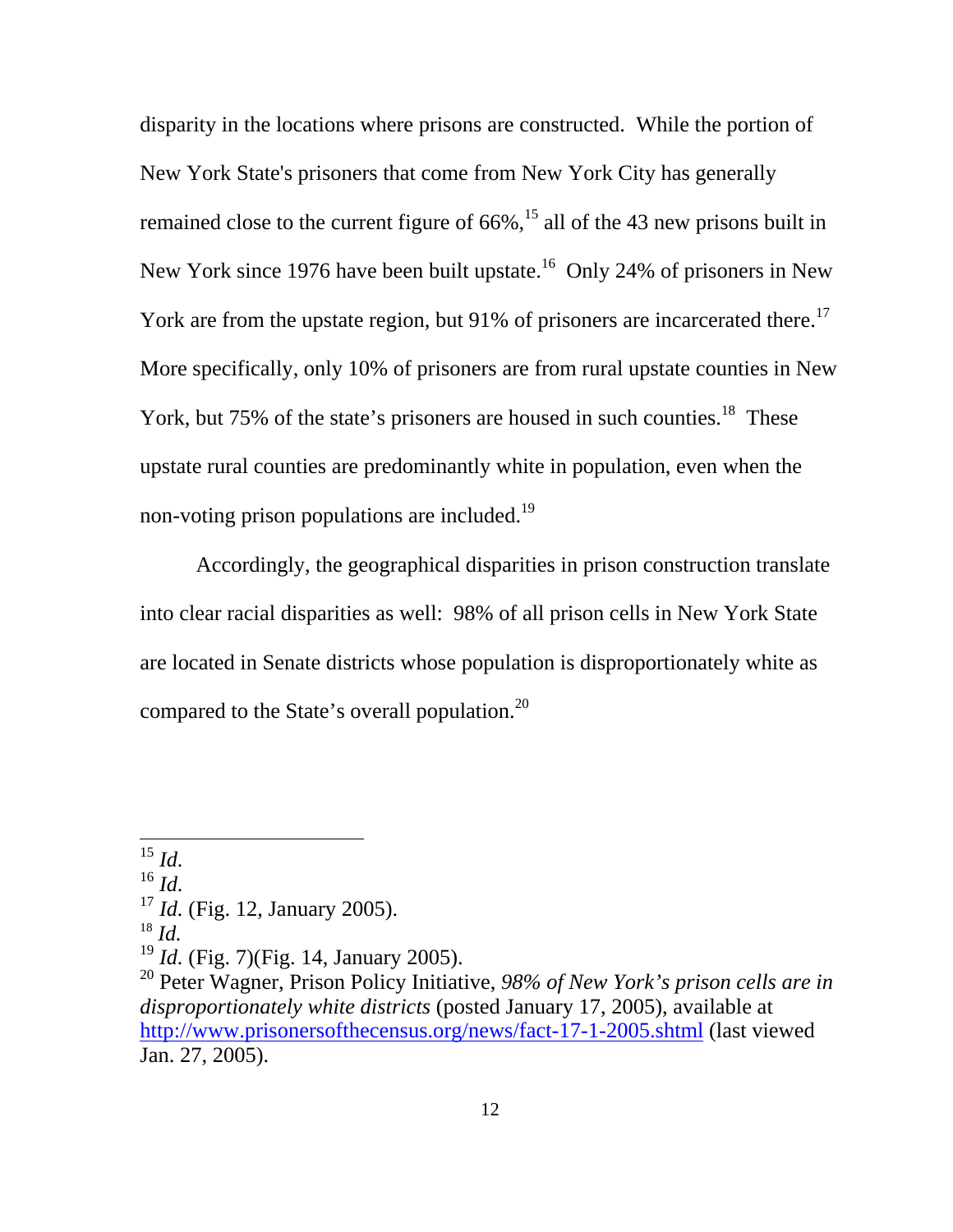#### **ARGUMENT**

## **I. CREDITING PRISON TOWNS WITH THE PRESENCE OF DISENFRANCHISED PRISONERS ENHANCES THE VOTING STRENGTH OF WHITE COMMUNITIES THAT HOST PRISONS AT THE EXPENSE OF URBAN COMMUNITIES OF COLOR.**

#### **A. Counting Prisoners As Residents of Prison Towns Has a Discriminatory Impact in Legislative Redistricting.**

The smaller the population of a district that elects a representative, the greater the representation enjoyed by its constituents in the legislative body to which their representative is elected; conversely, constituents of overpopulated districts suffer a dilution of their voting strength compared to those in less populated districts. *Reynolds v. Sims,* 377 U.S. 533, 562-63 (1964). However, as demonstrated by the history of the Three-Fifths Clause, U.S. Const. art. I, § 2, representational equality is affected not only by deviations in the size of districts, but also by decisions about the population base to be included when apportioning representatives among districts. During the ante-bellum period, counting non-voting slaves as part of the population base enhanced the South's influence in Congress and in choosing the President and Vice-President, although southern congressmen clearly did not view slaves as their political constituents. Paul Finkelman, *The Founders and Slavery: Little Ventured, Little Gained*, 13 Yale J.L. & Human. at 427, 442-43.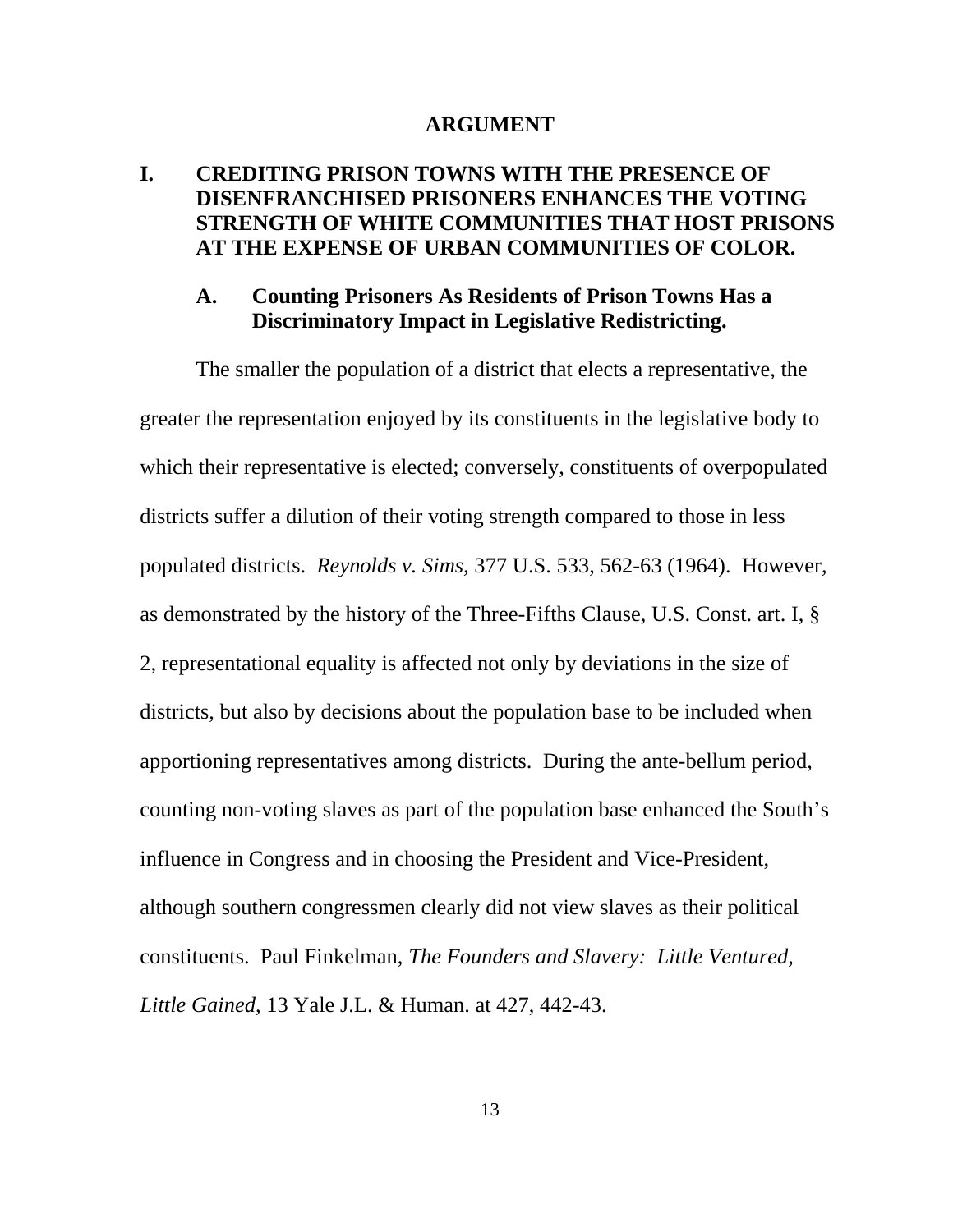As a result of New York's prisoner disenfranchisement laws and its legislative redistricting practices, a similar dynamic now affects legislative representation in New York. According to *Importing Constituents,* the first study to quantify the redistricting impact of disenfranchised prison populations, New York City, as of 2000, suffered a net loss of 43,740 residents to prison towns outside of the city.<sup>[21](#page-22-0)</sup> The transfer of this large, predominantly minority, non-voting population to upstate prisons, where it is counted as part of the population base for state legislative redistricting, artificially enhances the representation afforded to predominantly white, upstate legislative districts.

Under Supreme Court rulings applying the one-person, one-vote requirements of the Fourteenth Amendment to state legislative redistricting, total population deviations of more than 10% from ideal population size are presumptively unconstitutional. *Brown v. Thompson,* 462 U.S. 835, 842-43 (1983); *Larios v. Cox*, 300 F. Supp. 2d 1320, 1339-40 (N.D. Ga. 2004) (threejudge court), *summarily aff'd,* \_\_ U.S. \_\_, 124 S. Ct. 2806 (2004). Because total population deviation is calculated by adding the deviation of the most

<span id="page-22-0"></span><sup>21</sup> *Importing Constituents* (Main Report, Part IV), at [http://www.prisonpolicy.org/importing.](http://www.prisonpolicy.org/importing) *Importing Constituents* combines Department of Correctional Services data on the demographics of its prison population with the legislative district lines and data published by the New York State Legislative Task Force on Demographic Research and Reapportionment.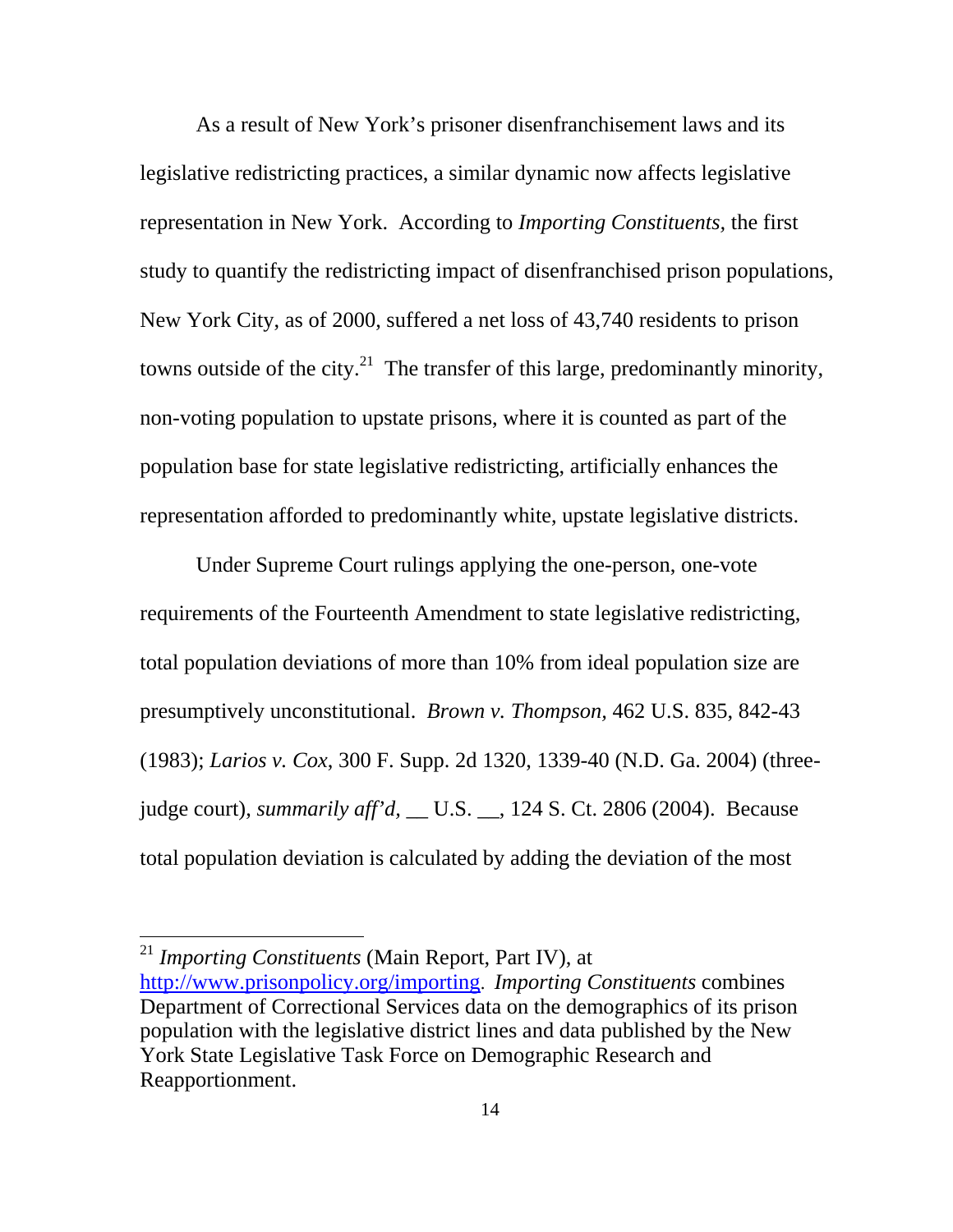underpopulated district to the deviation of the most overpopulated district, redistricting plans generally strive to assure that no single district varies from ideal population size by more than 5%. *See Larios v. Cox*, 300 F. Supp. 2d at 1323.

The New York state senate districts drawn after the 2000 Census illustrate how legislative representation in New York is distorted by assigning disenfranchised prison populations to prison towns instead of to their home communities. As shown by Table 1, below, under the redistricting plan adopted in 2002 by the New York legislature, seven rural upstate senate districts with substantial prison populations are underpopulated – and therefore overrepresented – with five of these at almost a 5% deviation, close to the maximum presumptively constitutional amount. Each of these seven districts would have insufficient population to satisfy the 5% rule without counting the disenfranchised prisoners as part of their population base. These districts are all overwhelmingly white in population.

The representatives of these districts literally have imported their constituents by advocating construction of prisons in upstate areas and maintenance of harsh sentencing laws.<sup>22</sup> Indeed, nearly 30 percent of the

<span id="page-23-0"></span><sup>22</sup> *Importing Constituents* (Main Report, Part VI), at [http://www.prisonpolicy.org/importing.](http://www.prisonpolicy.org/importing)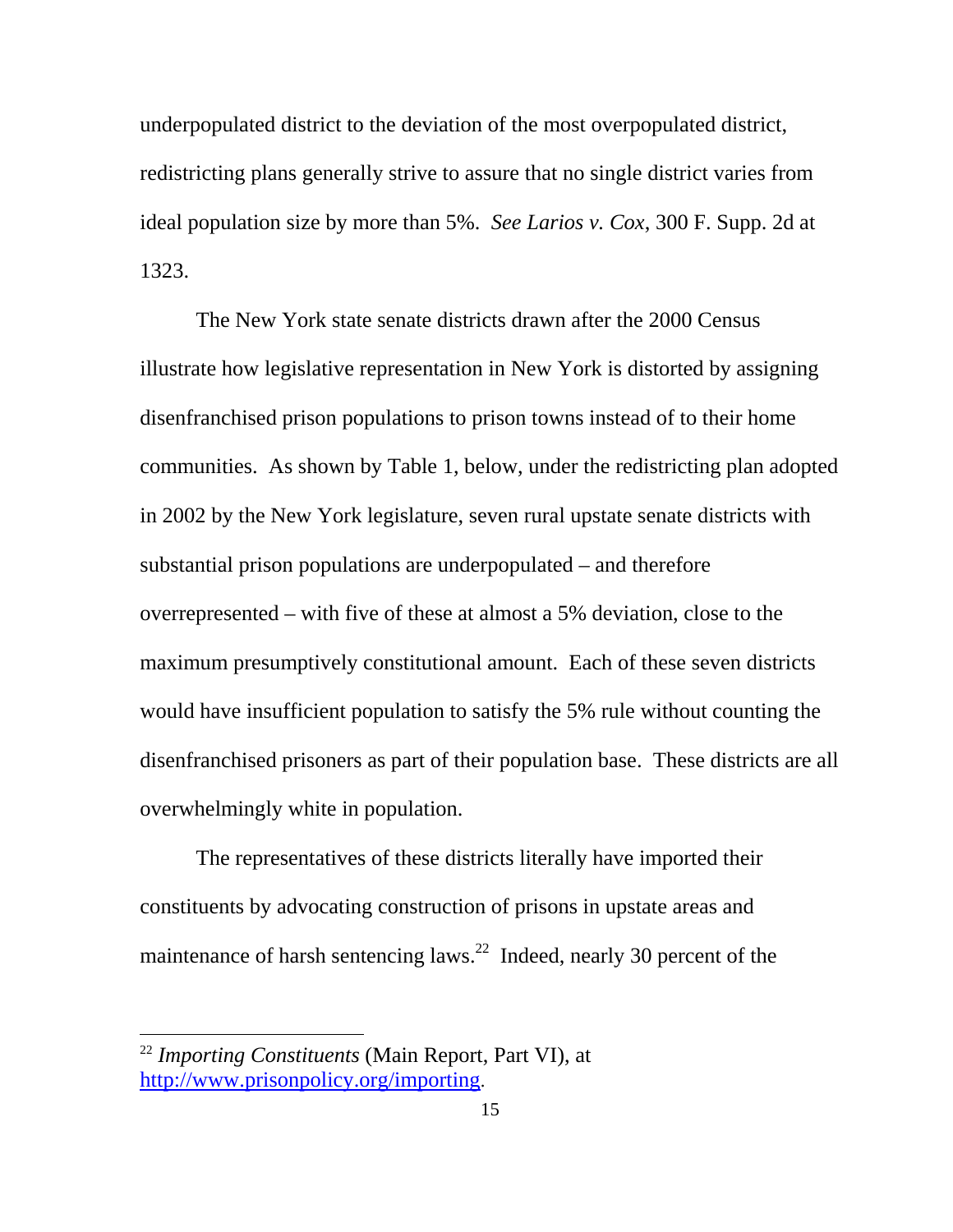people who moved into upstate New York during the 1990s were prison

inmates.<sup>23</sup>

 $\overline{a}$ 

| removed.        |                  |       |          |            |             |             |            |           |
|-----------------|------------------|-------|----------|------------|-------------|-------------|------------|-----------|
|                 | Incumbent        |       | % Non-   |            |             |             |            |           |
| Senate          | Senator (April   |       | Hispanic | Reported   | Reported    | Prisoners   | Corrected  | Corrected |
| <b>District</b> | 2002)            | Type  | White    | Population | Deviation % | in District | Population | Deviation |
| 45              | Ronald Stafford  | Rural | 92%      | 299,603    | $-2.11%$    | 12.989      | 286.614    | $-6.36\%$ |
| 47              | Raymond Meier    | Rural | 91%      | 291,303    | $-4.83%$    | 3,563       | 287,740    | $-5.99\%$ |
| 48              | James Wright     | Rural | 92%      | 290.925    | $-4.95%$    | 5.291       | 285,634    | $-6.68%$  |
|                 | Nancy Larraine   |       |          |            |             |             |            |           |
| 49              | <b>Hoffman</b>   | Rural | 82%      | 291,303    | $-4.83%$    | 2,881       | 288,422    | $-5.77%$  |
| 51              | James Seward     | Rural | 95%      | 291,482    | $-4.77\%$   | 3.108       | 288,374    | $-5.78%$  |
| 54              | Michael Nozzolio | Rural | 92%      | 291,303    | $-4.83%$    | 3.551       | 287,752    | $-5.99\%$ |
| 59              | Dale Volker      | Rural | 94%      | 294.256    | $-3.86%$    | 8.951       | 285,305    | $-6.79%$  |

Table 1. Selected underpopulated/overrepresented upstate Senate districts with prisoners removed. $24$ 

Clearly, if prisoners were allocated to their home communities, rather than to their place of incarceration, for purposes of determining the population base for redistricting, the seven rural upstate senate districts with substantial prison populations would be pushed over the edge of allowable deviation from ideal population.

While none of the most underpopulated senate districts has a substantial minority population, three of the most overpopulated districts in the New York state senate are majority black or Latino. Senate Districts 10 and 13 are

<span id="page-24-1"></span><span id="page-24-0"></span><sup>23</sup> Rolf Pendall, Brookings Institution, *Upstate New York's Population Plateau: The Third Slowest-Growing 'State,'* (August 2003), available at http://www.brookings.edu/es/urban/publications/200308 Pendall.htm (last viewed January 26, 2005); *see also* Brent Staples, *Why Some Politicians Need Their Prisons to Stay Full*, The New York Times, December 27, 2004. <sup>24</sup> *Importing Constituents* (Fig. 10)(Fig. 13, January 2005), at [http://www.prisonpolicy.org/importing.](http://www.prisonpolicy.org/importing) If prisoners had not been counted as local constituents, the districts would report even higher percentages of Non-Hispanic whites.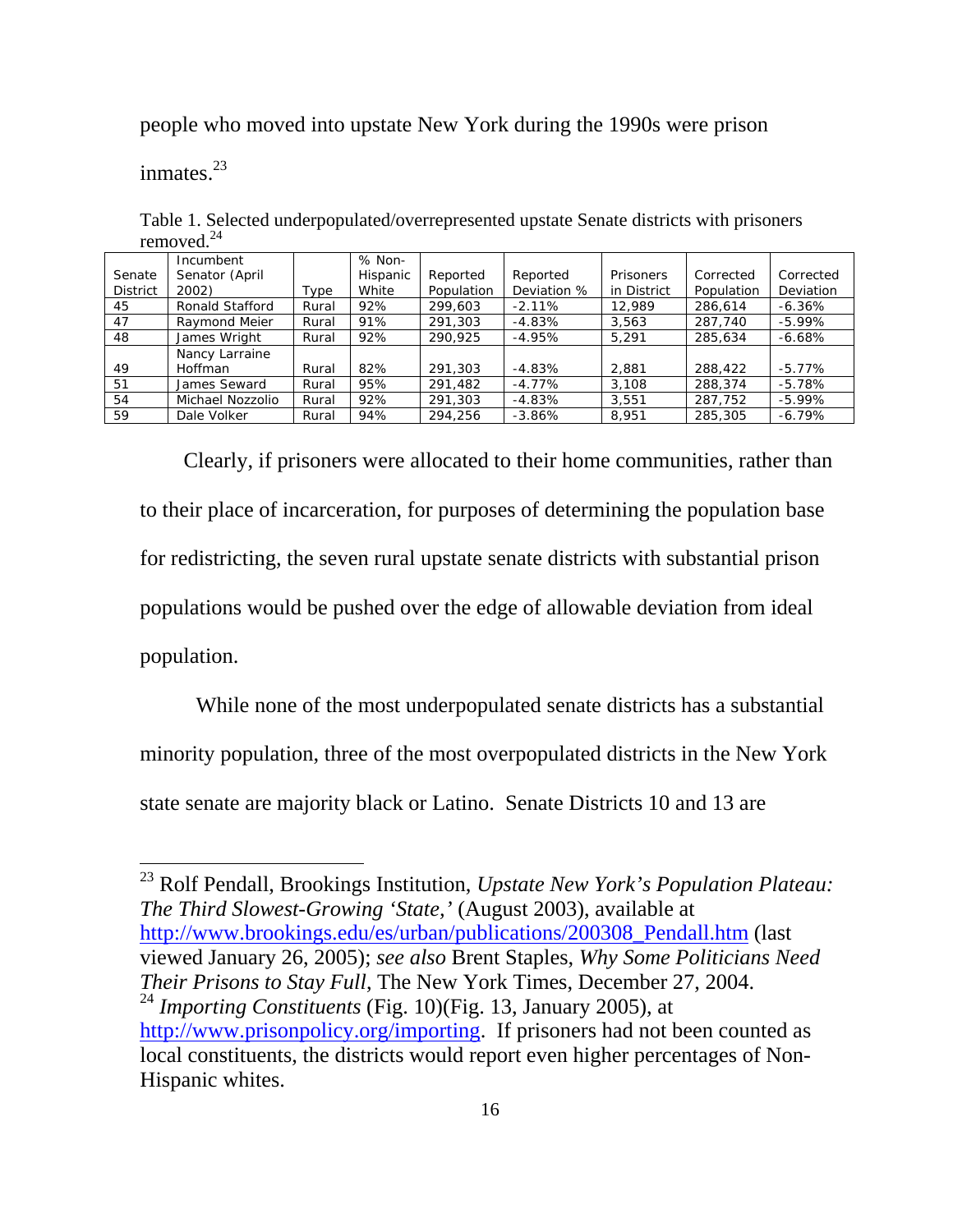<span id="page-25-2"></span>predominantly black and are overpopulated by over 4%. Similarly, Senate District 14 is predominantly Latino and also is overpopulated by  $4\%$ <sup>25</sup> Indeed, of the eight senate districts that are overpopulated by more than 4%, six have a majority non-white population.<sup>26</sup> These disparities, moreover, do not take into account the effect of the transfer of New York City's predominantly minority prisoners to the districts of upstate legislators. The overpopulation of these districts would be even more extreme, and in excess of permissible population deviations, if prisoners were included in their home districts for redistricting purposes. These minority areas, in other words, would be entitled to greater representation in the legislature than they currently enjoy. Indeed, if the thousands of prisoners in upstate rural districts were not counted as residents of those districts, and by chance not a single prisoner resided prior to incarceration in any of the most overpopulated New York City districts, the maximum population deviation between those districts and the underpopulated upstate districts still would be 10.84% - in excess of the facially constitutional threshold. $27$ 

<span id="page-25-0"></span><sup>25</sup> *Importing Constituents* (Figs. 10, 13), at

<span id="page-25-1"></span>[http://www.prisonpolicy.org/importing.](http://www.prisonpolicy.org/importing) <sup>26</sup>*Id.* (Main Report, Part V, and Figs. 10, 13).

<sup>&</sup>lt;sup>27</sup> *Id.* (Main Report, Part V). Although the Department of Correctional Services does not publish information allowing a determination of the specific New York City legislative districts from which prisoners housed upstate are drawn, it is clear, given the racial disparities in prison populations documented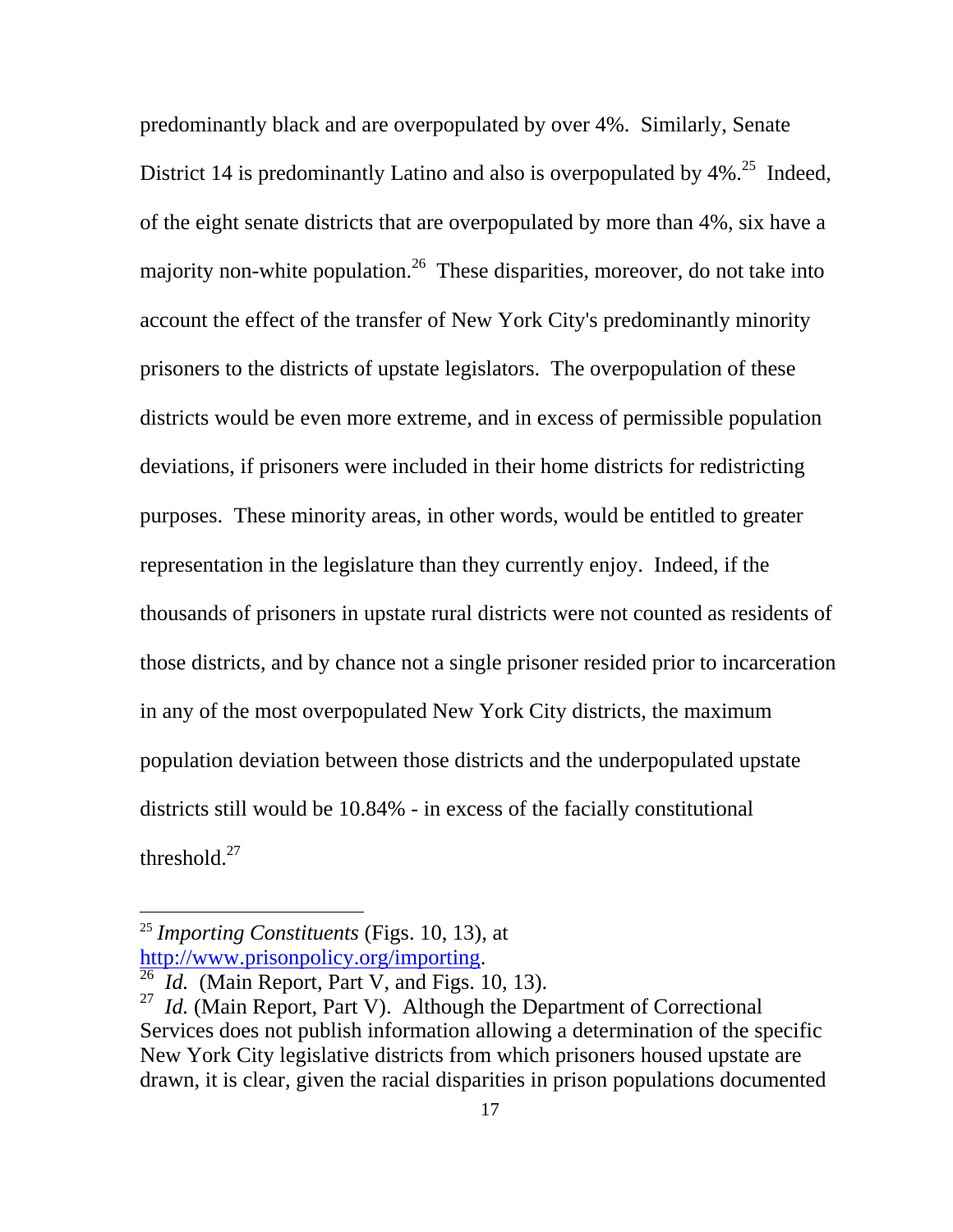Understanding the impact of how prisoners are counted for redistricting purposes thus helps illustrate a critical principle for this Court's consideration: the disenfranchisement of prisoners is not a "punishment" visited solely on the guilty. Its effects are felt as well by the innocent families and communities from which the prison population is taken, because their legislative representation is diminished by the interplay of New York's felon disenfranchisement laws and its method of counting prisoners for redistricting purposes.

## **B. Although Representatives of Upstate Prison Districts Owe Their Seats to Prison Populations, They Do Not Provide Actual Representation to Inmates in their Districts.**

In pointing out the discriminatory impact of New York's redistricting practices with respect to disenfranchised prisoners, *amici* do not contend that prisoners should be disregarded in carrying out redistricting. Counting nonvoting populations – such as minors and non-U.S. citizens -- as part of the population base for redistricting is often defended by pointing out that the

above, that the overrepresentation of white upstate regions comes at the expense of urban minority neighborhoods from which the prison population is heavily drawn. If appellant's claim is permitted to go forward, discovery could readily determine the home districts of incarcerated prisoners, and provide a fuller picture of the minority vote dilution caused by treating prisoners as residents of prison towns.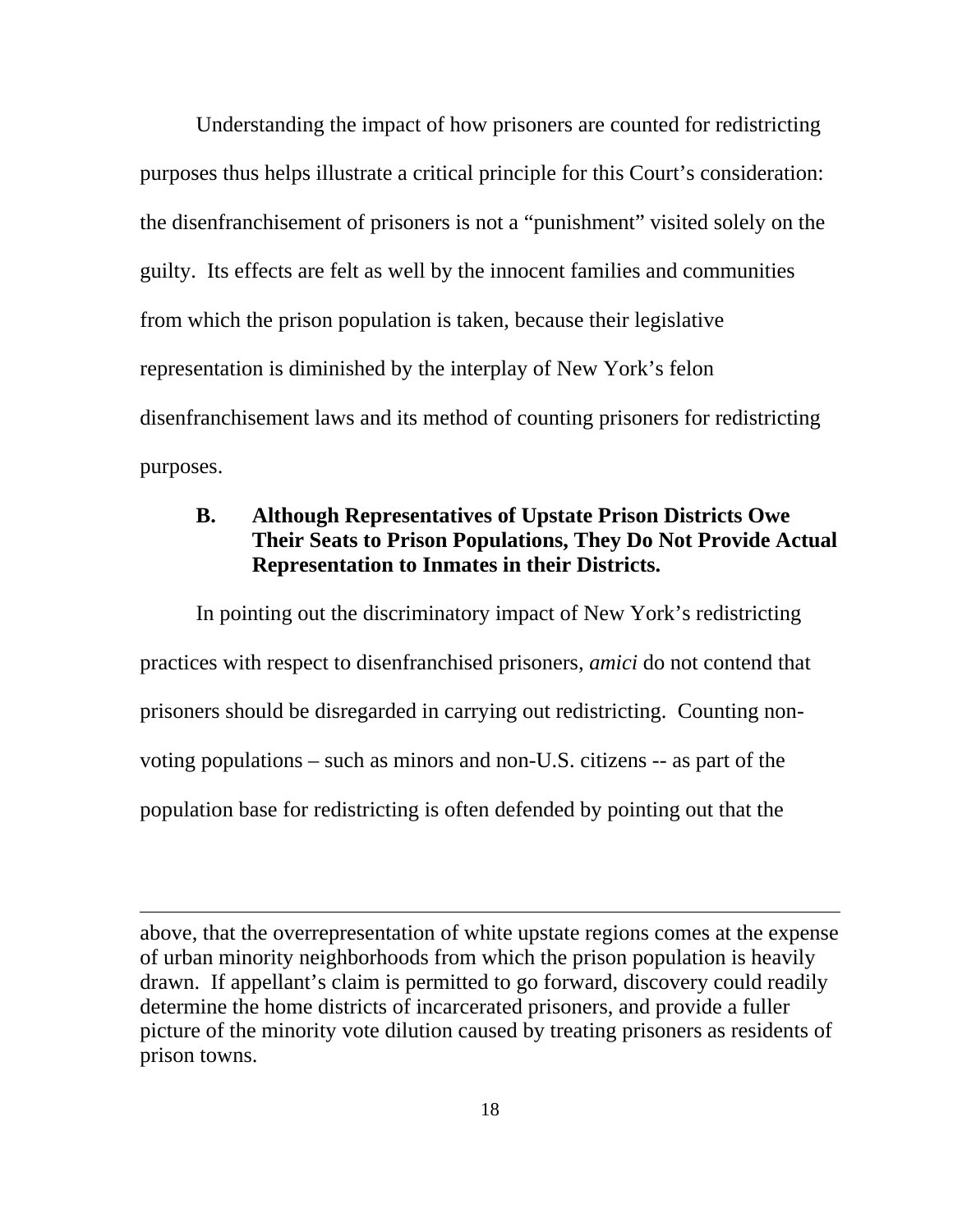interests of such populations deserve representation on elected bodies even if they are ineligible to vote. *See Garza v. County of Los Angeles,* 918 F.2d 763, 775-76 (9<sup>th</sup> Cir. 1990). The treatment of prisoners for redistricting purposes, however, does not involve a choice merely about *whether* to count prisoners, but also, most critically, about *where* they should be counted.

In New York, legislators whose districts are dependent on including prison populations nevertheless make little pretense of providing actual representation to the prisoners in their districts. Indeed, the evidence indicates that representatives of such districts do not merely ignore their incarcerated constituents, but advocate policies inimical to their interests. The leading defenders of the Rockefeller Drug Laws requiring long mandatory prison sentences have been upstate senators Dale Volker and Michael Nozzolio, heads of the New York State Senate Committees on Codes and Crimes, respectively.<sup>28</sup> The prisons in their districts together account for more than 17% of the state's prisoners.[29](#page-27-1)

Senator Volker has been particularly blunt in rejecting the notion that he represents the interests of the 8,951 prisoners assigned to his district, 77% of

<span id="page-27-0"></span><sup>28</sup> *Importing Constituents* (Main Report, Part VI), at <http://www.prisonpolicy.org/importing/>

<span id="page-27-1"></span> $\overline{^{29}Id}$ . (Fig. 10).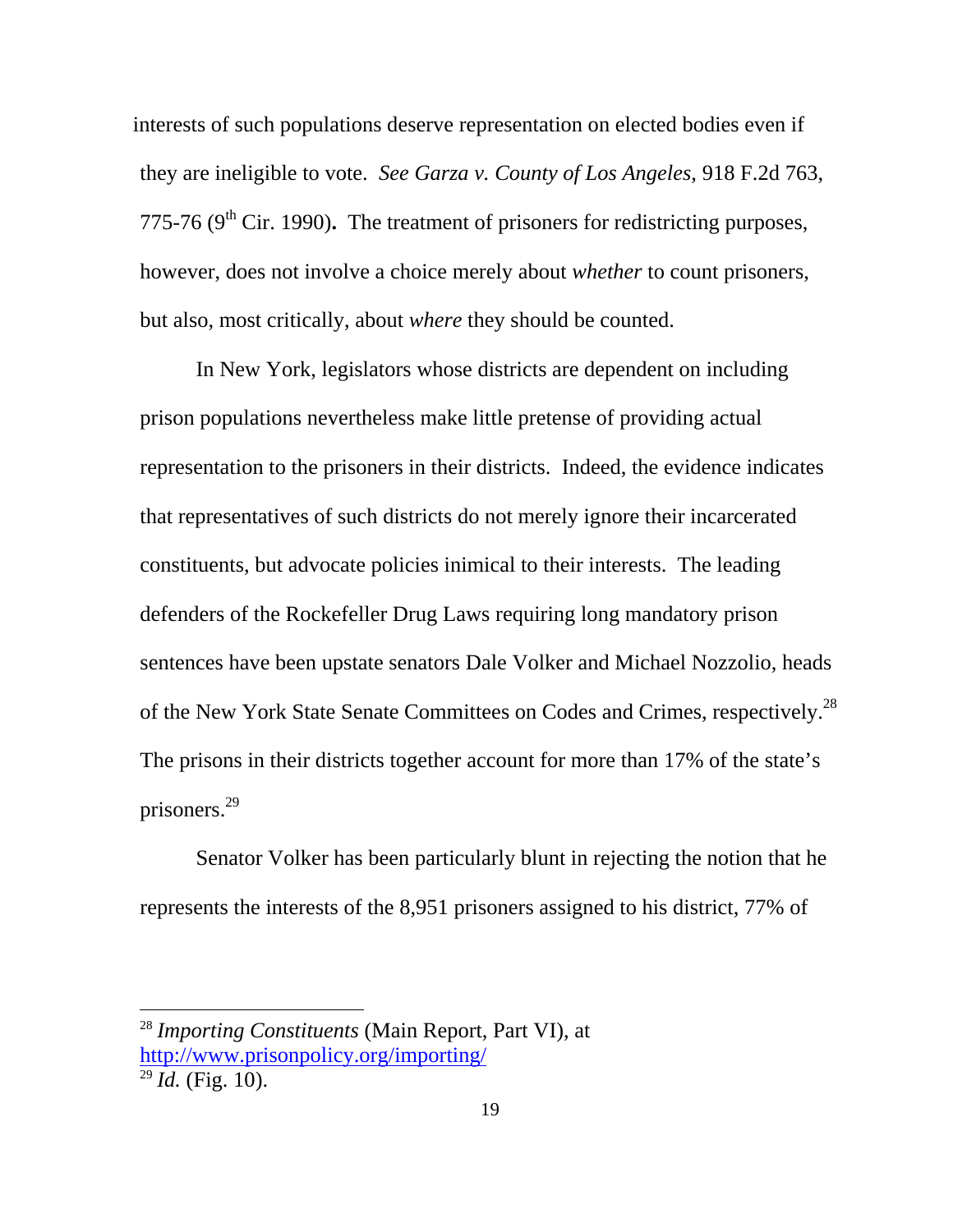whom are Black or Latino  $(4,447 \text{ Black}, 2,427 \text{ Latin})^{30}$ . As reported in a 2002 interview:

The inmates at Attica prison in western New York state are represented in Albany by state Sen. Dale Volker, a conservative Republican who says it's a good thing his captive constituents can't vote, because if they could, "They would never vote for me."<sup>31</sup>

In the same article, Senator Volker acknowledged that he comes from a part of the state with "more cows than people" – and would sooner view the cows as constituents than the incarcerated persons in his district:

[B]etween the cows and the inmates, [Volker] would sooner trust his electoral fate to the cows. 'I'd take my chances with them,' Volker said. 'They would be more likely to vote for me.'"[32](#page-28-2) 

Senator Volker has more prisoners in his district than any other senator

except one.<sup>33</sup> By New York's counting methods, which include the Attica

prison population in Senator Volker's district total, Senator Volker's district is

already short of its ideal population size by  $11,816$  people.<sup>34</sup> Reducing his

district by the 8,951 prisoners whom he disclaims as constituents, and counting

<span id="page-28-0"></span><sup>30</sup> *Importing Constituents* (Figs. 10, 13), at <http://www.prisonpolicy.org/importing>

<span id="page-28-1"></span>31 Jonathan Tilove, *Minority Prison Inmates Skew Local Populations as States Redistrict* (2002), at

<http://www.newhousenews.com/archive/story1a031202.html>(last visited January 26, 2005).

<span id="page-28-2"></span> $rac{32}{32}$ *Id.* 

<span id="page-28-4"></span><span id="page-28-3"></span><sup>33</sup> *Importing Constituents* (Fig. 10), at <http://www.prisonpolicy.org/importing> <sup>34</sup> *Id.* (Main Report, Fig. 3).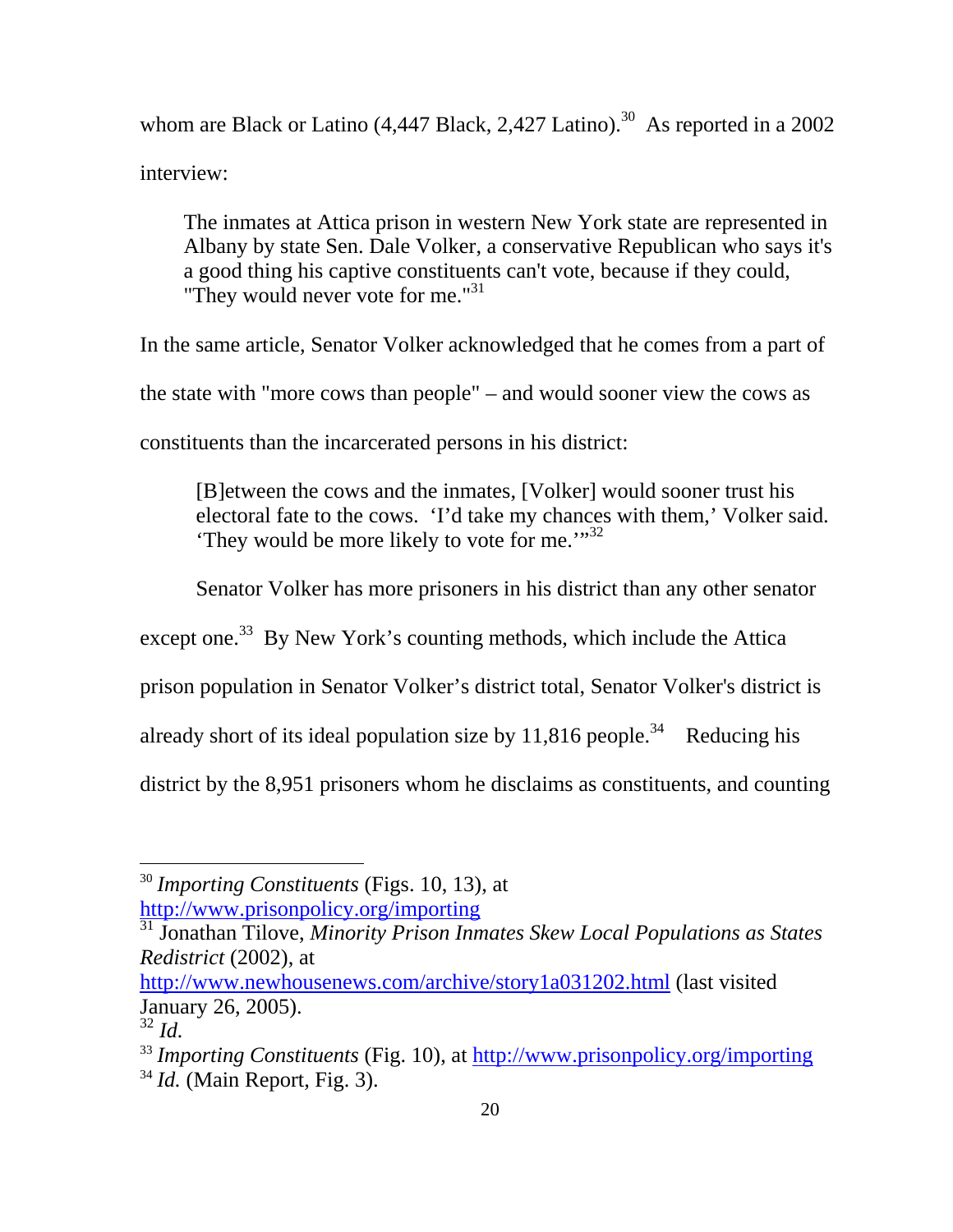only actual residents of his district, would leave his district 6.79% under-

populated, outside of facially permissible population deviations.<sup>35</sup> Yet, by his

own admission, the cows in his district are better represented than the prisoners

on whom his district depends.

 $\overline{a}$ 

The views expressed by Senator Volker are by no means unique. One

researcher conducted a survey of all of the members of the lower house of the

Indiana state legislature, asking the following question:

Which inmate would you feel was more truly a part of your constituency?

- a) An inmate who is currently incarcerated in a prison located in your district, but has no other ties to your district.
- b) An inmate who is currently incarcerated in a prison in another district, but who lived in your district before being convicted and/or whose family still lives in your district.<sup>[36](#page-29-1)</sup>

<span id="page-29-0"></span><sup>&</sup>lt;sup>35</sup> While exact home residences of prison inmates are not available from information published by the New York State Department of Correctional Services, it is safe to say that only a tiny fraction of the prisoners in Senator Volker's district resided in his district prior to their incarceration. Only a small minority of prisoners originates from any one place in the vast upstate region. For example, in 2001, Wyoming County (located within the 59th Senate District) was the county of indictment for 32 people, or .2% of the total state commitments that year. New York State Department of Correctional Services, *Characteristics of New Court Commitments, 2001* Table 11.5 (2002). Even this small figure may overstate the total number of prisoners that are from Wyoming County, as county of indictment figures may also include prisoners convicted of new offenses while they were in a correctional facility in the county.36 Taren Stinebrickner-Kaufman, *Counting Matters*, 11 Va. J. Soc. Pol'y & Law

<span id="page-29-1"></span>at 303.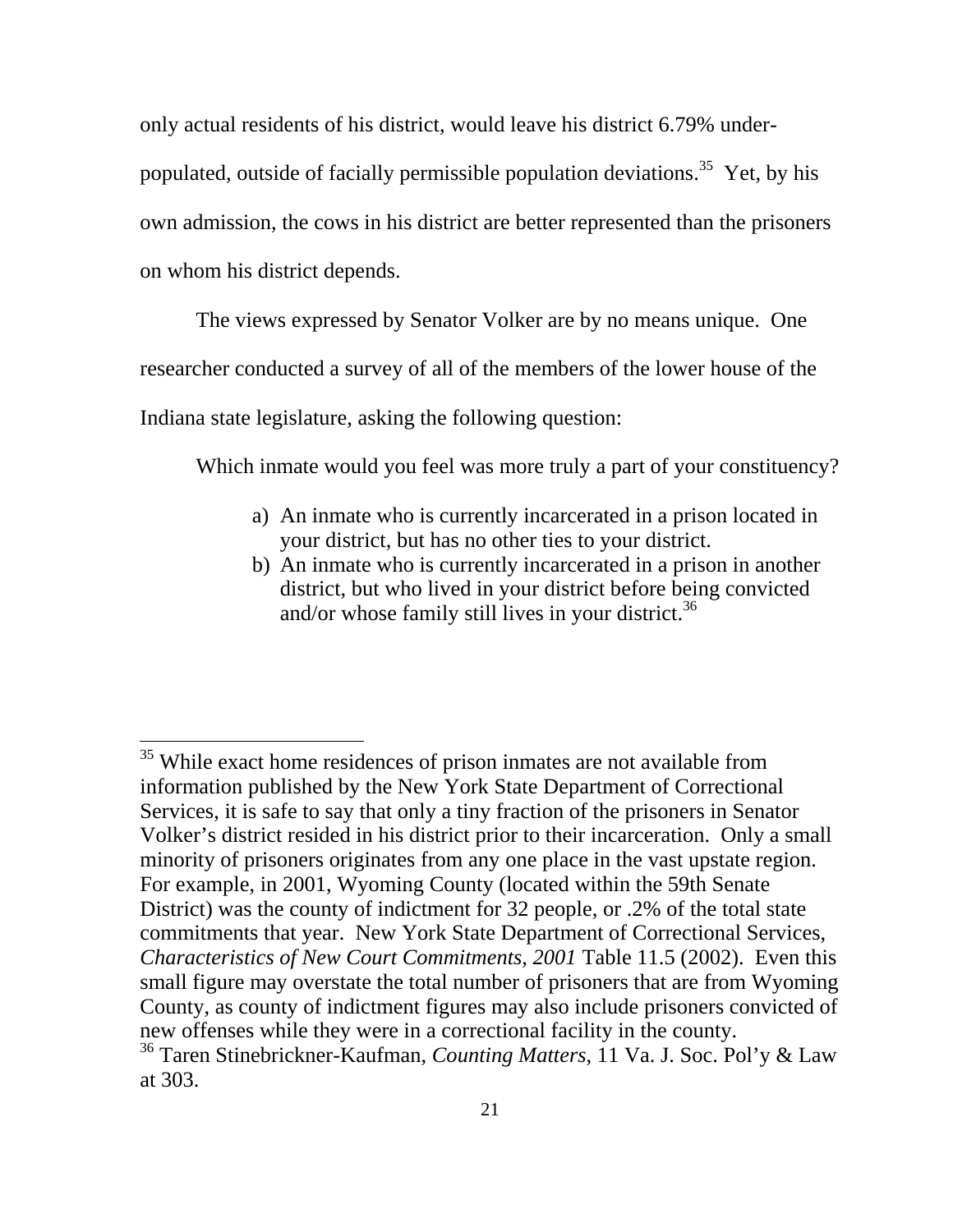The results were uniform. "Every single one of the forty respondents who answered the question – regardless of their political party or the presence or absence of a prison in their district – chose answer (b)." *Id.* Accordingly, "[U]nless there is something highly anomalous about Indiana, it is quite clear that representatives do not consider inmates to be constituents of the districts in which they are incarcerated – unless, of course, they happen to have prior ties to those districts." *Id.* 

## **C. New York's Allocation of Disenfranchised Prison Populations for Purposes of State Legislative Redistricting Is Inconsistent With Local Redistricting Practices and Rules Governing Prisoners' Legal Residences in Other Contexts.**

Some populations that are counted for redistricting purposes but do not necessarily vote in the district, such as minors, non-U.S. citizens, and residents of college dorms, nevertheless interact with the local population on a social and business level and share interests with members of the community in which they are represented. Citizens of prison towns, however, generally do not consider prisoners to be members of their communities.<sup>37</sup> Prisoners have no contact with the outside community in which they are housed, except for their contact with prison guards.

<span id="page-30-0"></span><sup>37</sup> *See* Peter Wagner, Prison Policy Initiative, *Actual Constituents: Students and Political Clout in New York* (October 2004), at http://www.prisonersofthecensus.org/students (last visited January 27, 2005).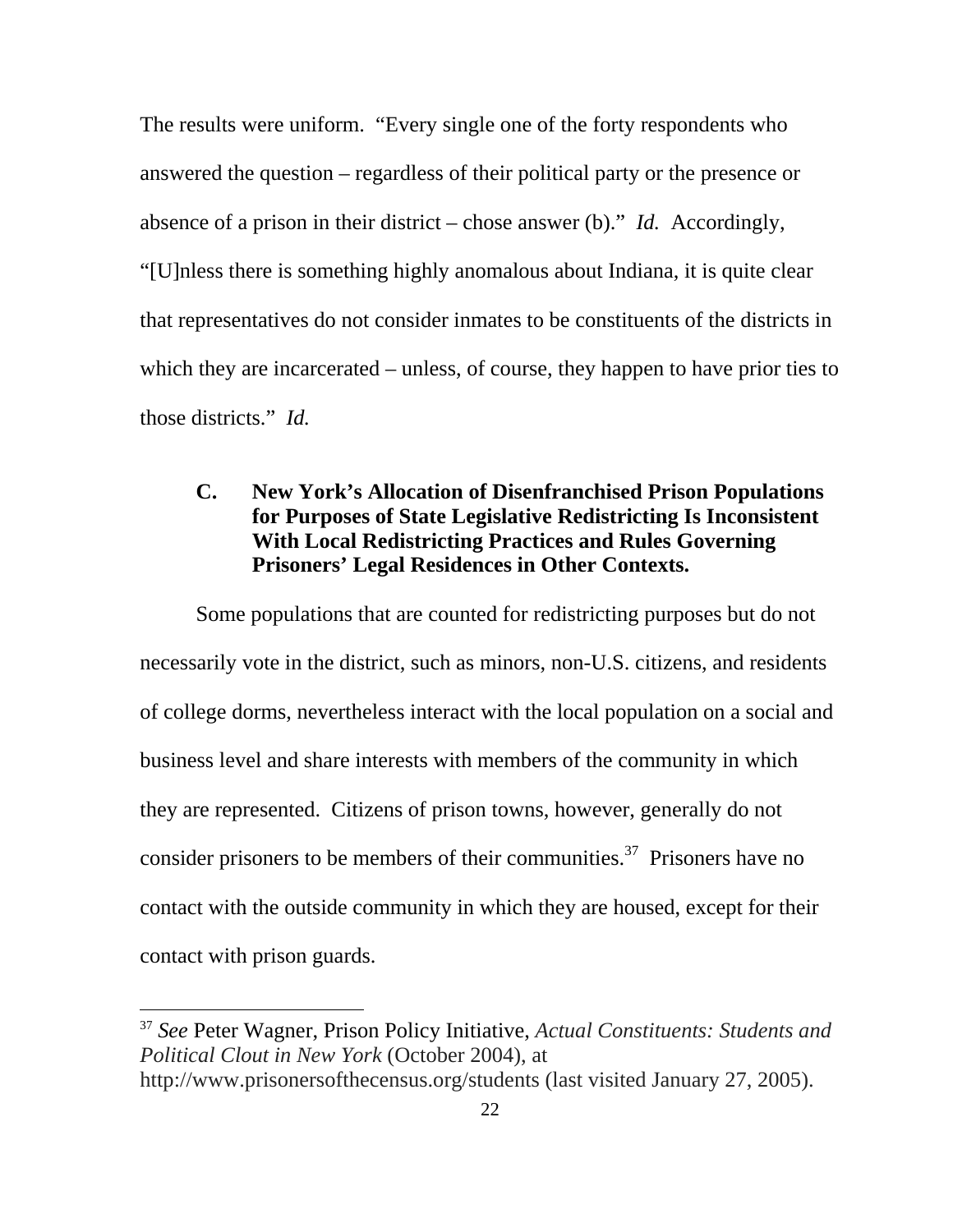When county governments draw county legislative districts in prisonhosting counties, the prison population is often disregarded for this very reason. As residents of Franklin County, which houses five prisons, explained in a letter to the Census Bureau:

Franklin County has always excluded state prisoners from the base figures used to draw our legislative districts. To do otherwise would contradict how we view our community and would lead to an absurd result: creating a district near Malone that was 2/3rds disenfranchised prisoners who come from other parts of the state. Such a district would dilute the votes of every Franklin County resident outside of that area and skew the county legislature. We know of no complaints from prisoners as a result, as they no doubt look to the New York City Council for the local issues of interest to them. [38](#page-31-0)

Almost a third of the town of Coxsackie's 8,884 population is in prison.[39](#page-31-1) 

The majority of Dannemora, New York's population is housed in its supermax

prison[.40](#page-31-2) Like Franklin, the counties that contain these towns, Greene and

Clinton counties, respectively, treat prisoners as non-residents for purposes of

<span id="page-31-0"></span><sup>38</sup> *See* Peter Wagner, Prison Policy Initiative, *Rural Citizens Call for Change in How Census Counts Prisoners* (posted Sept. 6, 2004) (including text of letter to Director, U.S. Census Bureau), at

<http://www.prisonersofthecensus.org/news/fact-6-9-2004.shtml> (last viewed January 27, 2005).

<span id="page-31-1"></span><sup>39</sup> U.S. Census Bureau, American Factfinder: Data Sets (SF 1 Detailed Tables - Table P1 and Table PCT16 regarding Coxsackie town and Dannemora town data on population and state prison population), at

[http://factfinder.census.gov/servlet/DatasetMainPageServlet?\\_program=DEC&](http://factfinder.census.gov/servlet/DatasetMainPageServlet?_program=DEC&_lang=en)  $lang=en$  (last viewed Jan. 27, 2005).

<span id="page-31-2"></span><sup>40</sup> *Id.*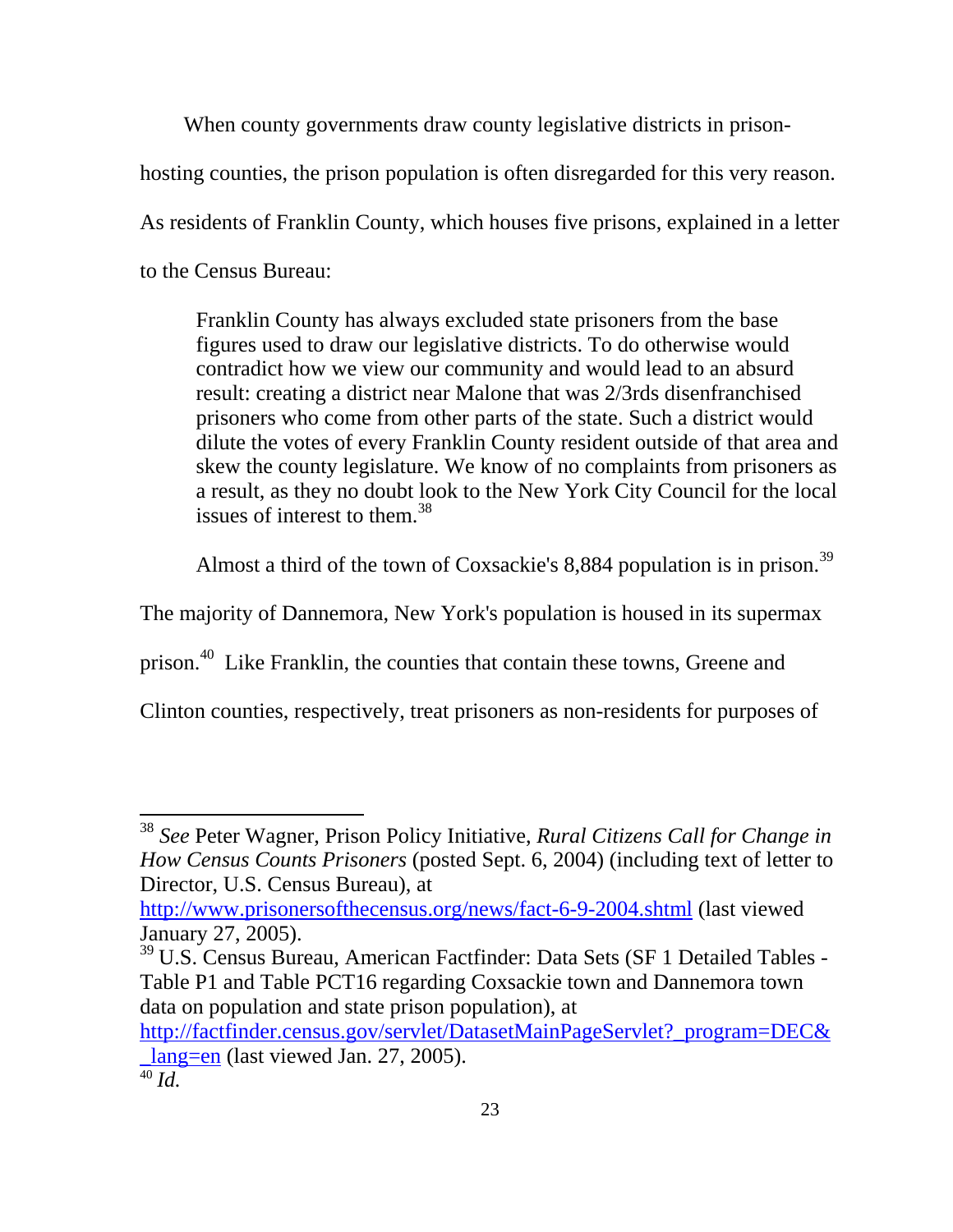county redistricting. $41$  Thus, while the New York Legislature embraces the fiction that disenfranchised prisoners are residents of prison towns for determining representation in Albany, these same prisoners somehow transform into non-residents when some local governments determine how to draw district lines.

Assigning prisoners as residents of the prison in which they are incarcerated, rather than their home communities, is not only inconsistent with the realities of representation, but also with legal rules applied to determine prisoner residence in other contexts. For example, when prisoners in Washington County seek an indigent divorce in the local courts, they are refused with the instruction to file "in the county in which you lived prior to incarceration." This is true even if the marriage itself took place in the prison county.[42](#page-32-1) 

<span id="page-32-0"></span><sup>41</sup> Deborah Clemens, *Task force takes inmates out of equation*, The Daily Mail, Catskill, New York (February 25, 2003), A1, A10; St. Lawrence County, Survey of NYS Counties: Policies Regarding Redistricting/Reapportionment, August 31, 2001 (on file with the Prison Policy Initiative).

<span id="page-32-1"></span><sup>&</sup>lt;sup>42</sup> Letter dated February 27, 2003 from Kathleen M. Labelle, Chief Clerk of the Washington County Supreme and County Courts, to Troy Johnson (on file with Prison Policy Initiative). *See also* Peter Wagner, Prison Policy Initiative, *Local Officials Tell Prisoners, "You Don't Live Here"* (posted June 7, 2004) (quoting letter), at <http://www.prisonersofthecensus.org/news/fact-7-6-2004.shtml> (last viewed January 27, 2005).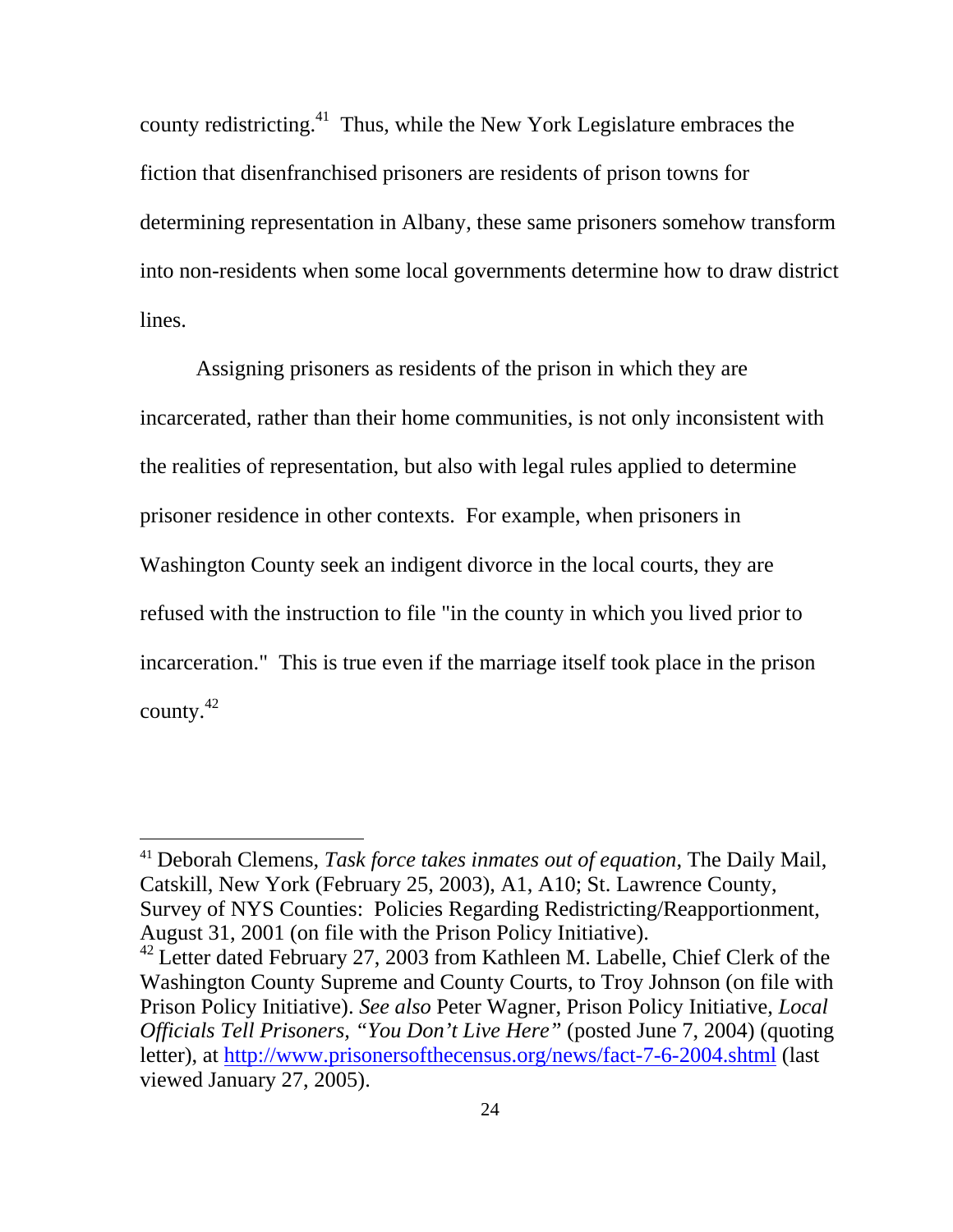This practice is enforced in other counties as well. In denying a prisoner housed in Saratoga County the right to have that county pay his court costs, the court rejected the prisoner's assertion that "his physical presence there as an inmate made him a resident of that county":

Here, plaintiff was a resident of Nassau County prior to his incarceration. His current presence in Saratoga County is not the result of a voluntary decision on his part. He is there at the discretion of the Commissioner and can be involuntarily transferred to a facility in another county at any time *(see*, Correction Law § 23; *Matter of Cole v Smith, 84 AD2d 942, appeal dismissed 55 NY2d 877).*

*Beckett v. Beckett*, 133 A.D.2d 968, 520 N.Y.S.2d 674, 675 (App. Div. 1987),

*appeal dism'd,* 71 A.D. 2d 890, 522 N.Y.S. 2d 1069, 527 N.E.2d 771 (1988).

Similarly, when determining a prisoner's residence for purposes of

diversity jurisdiction, the federal courts enforce a presumption that a prisoner

remains domiciled, for purposes of legal residence, in the place where he or she

resided prior to incarceration:

It makes eminent good sense to say as a matter of law that one who is in a place solely by virtue of superior force exerted by another should not be held to have abandoned his former domicile.

*Stifel v. Hopkins*, 477 F.2d 1116, 1121 (6<sup>th</sup> Cir. 1973).

Further, as noted above, the New York Constitution expressly provides that, for purposes of voting, a prison cannot be a legal residence. The case of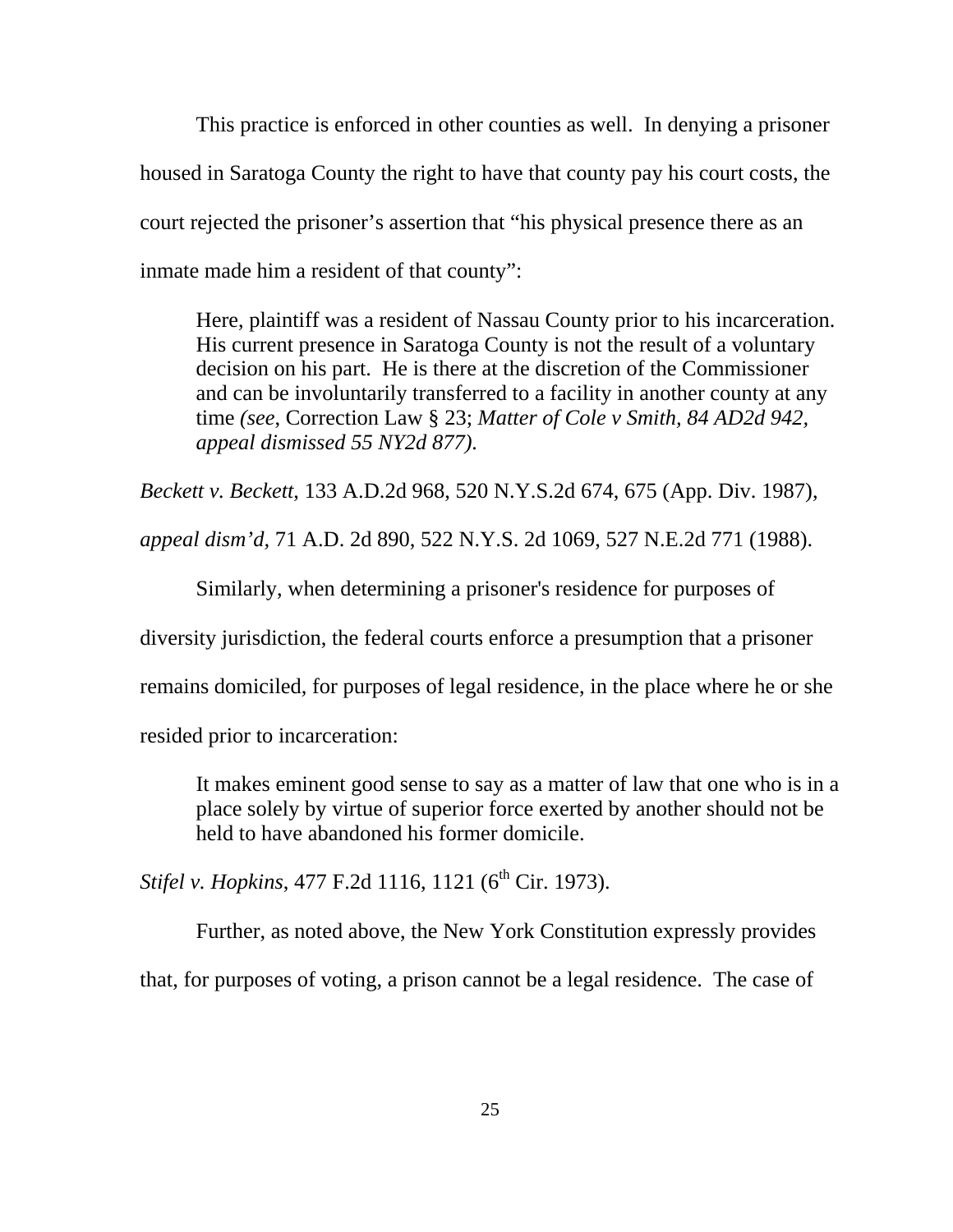*People v. Cady*, 143 NY 100, 37 N.E. 673 (1894), vividly illustrates the reality

that a prison is not a home. As described in *Importing Constituents*: [43](#page-34-0)

Michael Cady would repeatedly confess to vagrancy and have himself committed for six months at a time to the Tombs. He had been doing so for about seven years, and intended to do so indefinitely. He was even allowed outside on occasion to do paid errands. As he was only committed to prison for vagrancy, Cady was allowed to vote, and he registered using his Tombs address.

Cady was prosecuted for illegal registration -- not for registering to vote - - but for registering to vote as a resident of the Tombs. The prosecution's theory was that under the Constitution and common sense, a prison cannot be a residence, and Cady must have lived somewhere else before he went to prison. The New York Court of Appeals upheld the conviction, citing to the New York Constitution prohibition on gaining or losing a residence from imprisonment, and further defined residence:

The domicile or home requisite as a qualification for voting purposes means a residence which the voter voluntarily chooses and has a right to take as such, and which he is at liberty to leave, as interest or caprice may dictate, but without any present intention to change it.

The Tombs is not a place of residence. It is not constructed or maintained for that purpose. It is a place of confinement for all except the keeper and his family, and a person cannot under the guise of a commitment, or even without any commitment, go there as a prisoner, having a right to be there only as a prisoner, and gain a residence there.

<span id="page-34-0"></span><sup>43</sup> *Importing Constituents* (Main Report, Part III) (*quoting People v. Cady*, 143 NY at 106), at<http://www.prisonpolicy.org/importing>.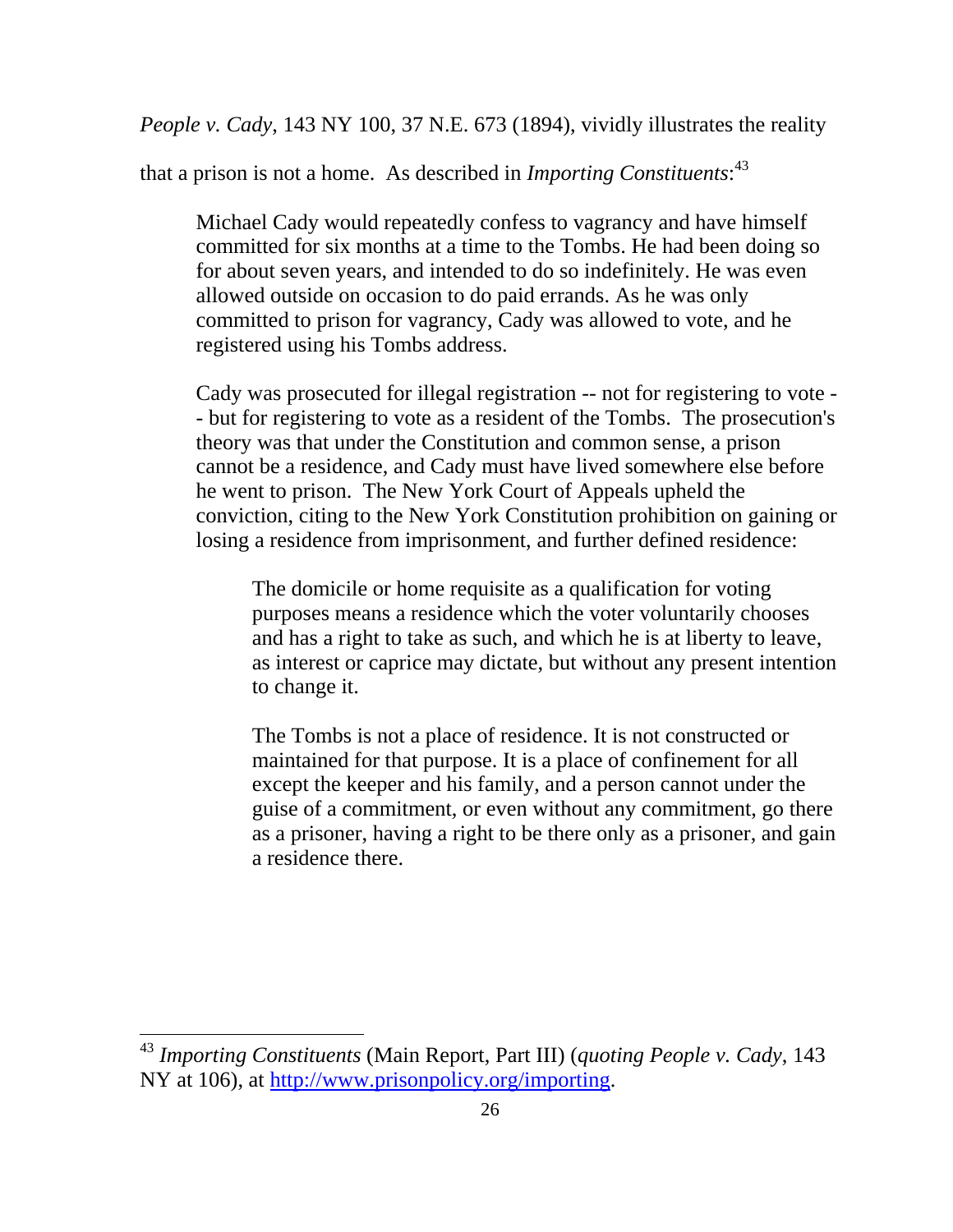The inconsistent rules that New York applies in determining prisoner residence underscore the fact that New York has made a policy choice in allocating prisoners to prison towns for purposes of state legislative redistricting – a policy choice that, as shown above, enhances the discrimination caused by its disenfranchisement laws.

## **II. THE DILUTIVE EFFECT OF ASSIGNING PRISON POPULATIONS TO PRISON COMMUNITIES RATHER THAN TO THEIR HOME COMMUNITIES FOR LEGISLATIVE REDISTRICTING SHOULD BE CONSIDERED UNDER THE TOTALITY OF CIRCUMSTANCES INQUIRY ON REMAND.**

Congress intended that claims under Section 2 of the Voting Rights Act be assessed based on "comprehensive, not limited canvassing of relevant facts." *Johnson v. DeGrandy*, 512 U.S. 997, 1011 (1994); *accord, Goosby v. Town of Hempstead*, 180 F.3d 476, 492 (2d Cir. 1999). As the Senate report accompanying the 1982 amendments to the Voting Rights Act explains, Section 2 is violated where "the challenged system or practice, *in the context of all the circumstances in the jurisdiction in question*, results in minorities being denied equal access to the political process." S. Rep. No. 97-417, at 27 (1982) (hereafter, "Senate Report"), reprinted in 1982 U.S. Code Cong. & Admin. News 177, 205-07 (emphasis added). Accordingly, the overrepresentation of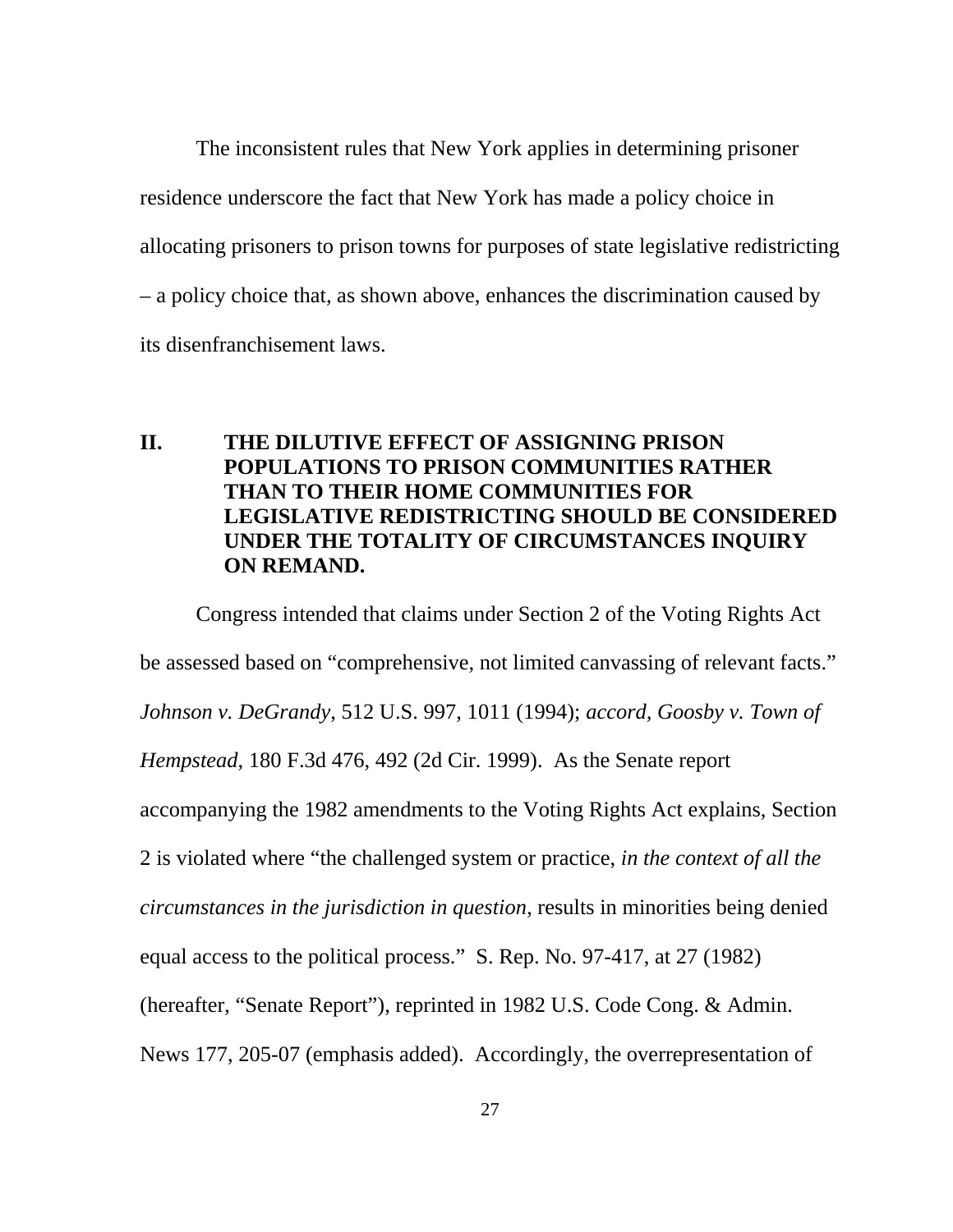white rural areas caused by New York's assignment of prisoners' residences to their prisons for purposes of redistricting, and the dilutive impact on urban communities of color where most prisoners have their permanent residence, is a factor the lower court should consider in assessing whether New York's felon disenfranchisement laws violate Section 2 under the "totality of circumstances." 42 U.S.C. s 1973(b).

Indeed, the Senate Report accompanying amended Section 2 specifically states that a jurisdiction's use of electoral practices that may "enhance the opportunity for discrimination against the minority group" is a relevant factor for courts to consider under Section 2's "totality of circumstances" test. Senate Report at 28. Given the clear racial impact of New York's assignment of prisoners to prison towns for purposes of redistricting, *see* Part I, *supra*, this should be considered a practice that "enhance[s] the opportunity for discrimination" caused by the disenfranchisement of incarcerated persons. Further discovery on the impact of prisoner assignment, including discovery to establish the precise New York City legislative districts from which prisoners are drawn, will allow a more precise appraisal of the full impact of New York's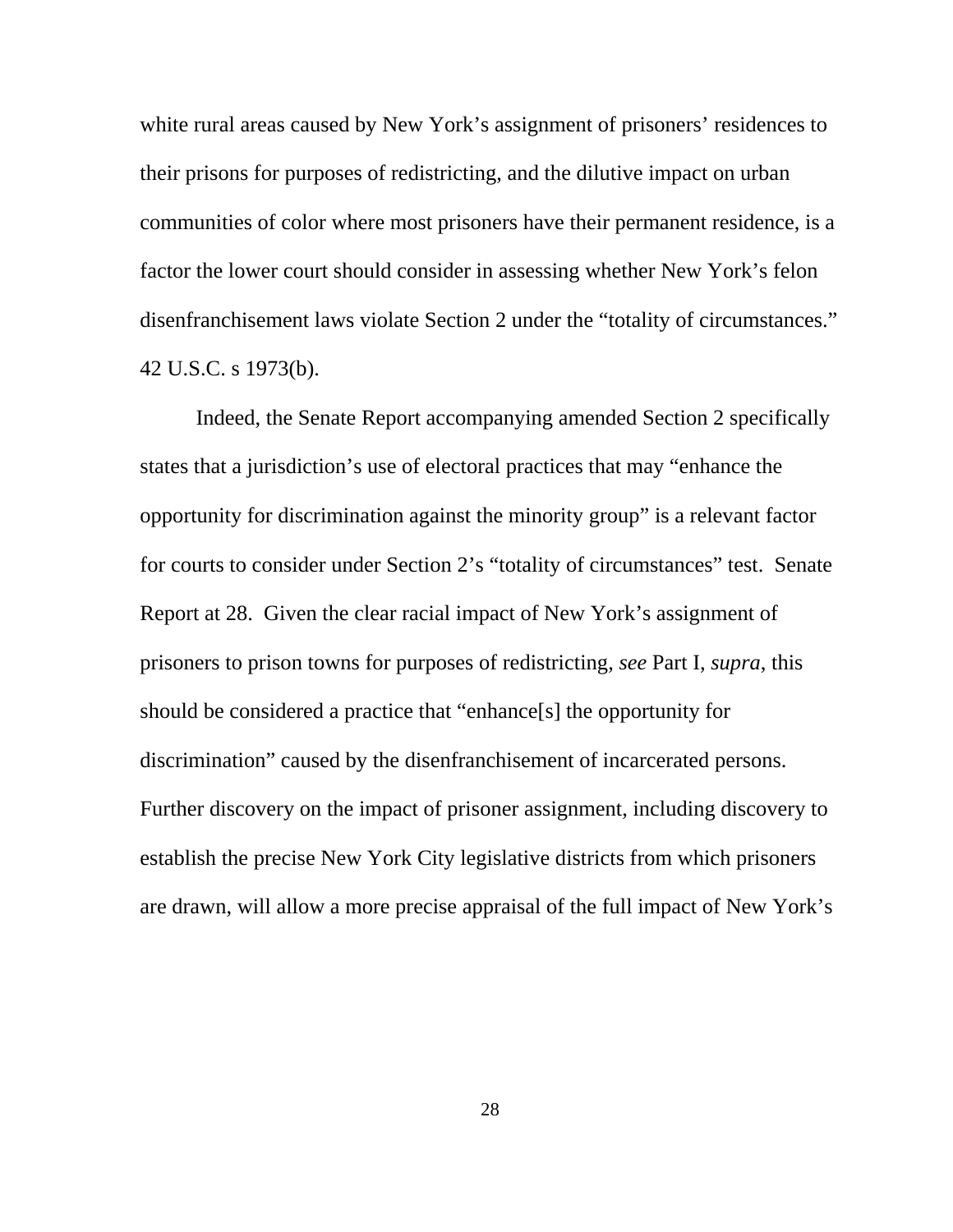practices and the extent to which they cause underrepresentation of

communities of color.<sup>44</sup>

 $\overline{a}$ 

Moreover, the Senate Report factors are not intended to be exclusive, *see* 

Senate Report at 29-30**.** Accordingly, the discriminatory impact of assigning

prisoners to prison towns for redistricting should properly be part of the Section

2 inquiry into whether disenfranchisement violates Section 2,

In any event, however, it is not necessary to show that an "enhancing" practice itself violates the law before it can be deemed relevant to a Section 2 claim as a Senate Report factor. For example, a jurisdiction's use of a majority vote requirement is often considered a factor supporting a claim that an at-large voting scheme violates Section 2, even though the plaintiffs do not challenge the lawfulness of the majority vote requirement itself. *See, e.g., Citizens for a Better Gretna v. City of Gretna*, 834 F.2d 496, 499 ( $5<sup>th</sup> Cir. 1987$ ). Thus, under the fact-intensive analysis required by Section 2, a factor that *enhances* the opportunity for discrimination resulting from disenfranchisement weighs in favor of finding a violation of Section 2, regardless of whether the practice independently violates Section 2.

<span id="page-37-0"></span> $44$  The facts canvassed in this brief suggest that New York's method of assigning prisoners to prison towns for purposes of state legislative redistricting may well constitute an independent violation of Section 2 and/or the Fourteenth Amendment. *See also* Taren Stinebrickner-Kaufman, *Counting Matters*, 11 Va. J. Soc. Pol'y & Law at 282-303 (arguing that discrepancies in population deviations caused by selection of population base that includes disenfranchised prisoners may be unconstitutional under Supreme Court's one-person, one-vote jurisprudence). A challenge to New York's method of allocating prisoner populations for redistricting, moreover, would be distinct from the one-person, one-vote claim addressed in *Rodriguez v. Pataki*, 308 F. Supp. 2d 346 (S.D.N.Y. 2004), *summarily aff'd*, \_\_ U.S. \_\_, 125 U.S. 627 (2004), which did not attack New York's choice of a population base for redistricting, but instead argued that the overall population deviation in New York's senate redistricting plan was unconstitutional even assuming the state had used the correct population base.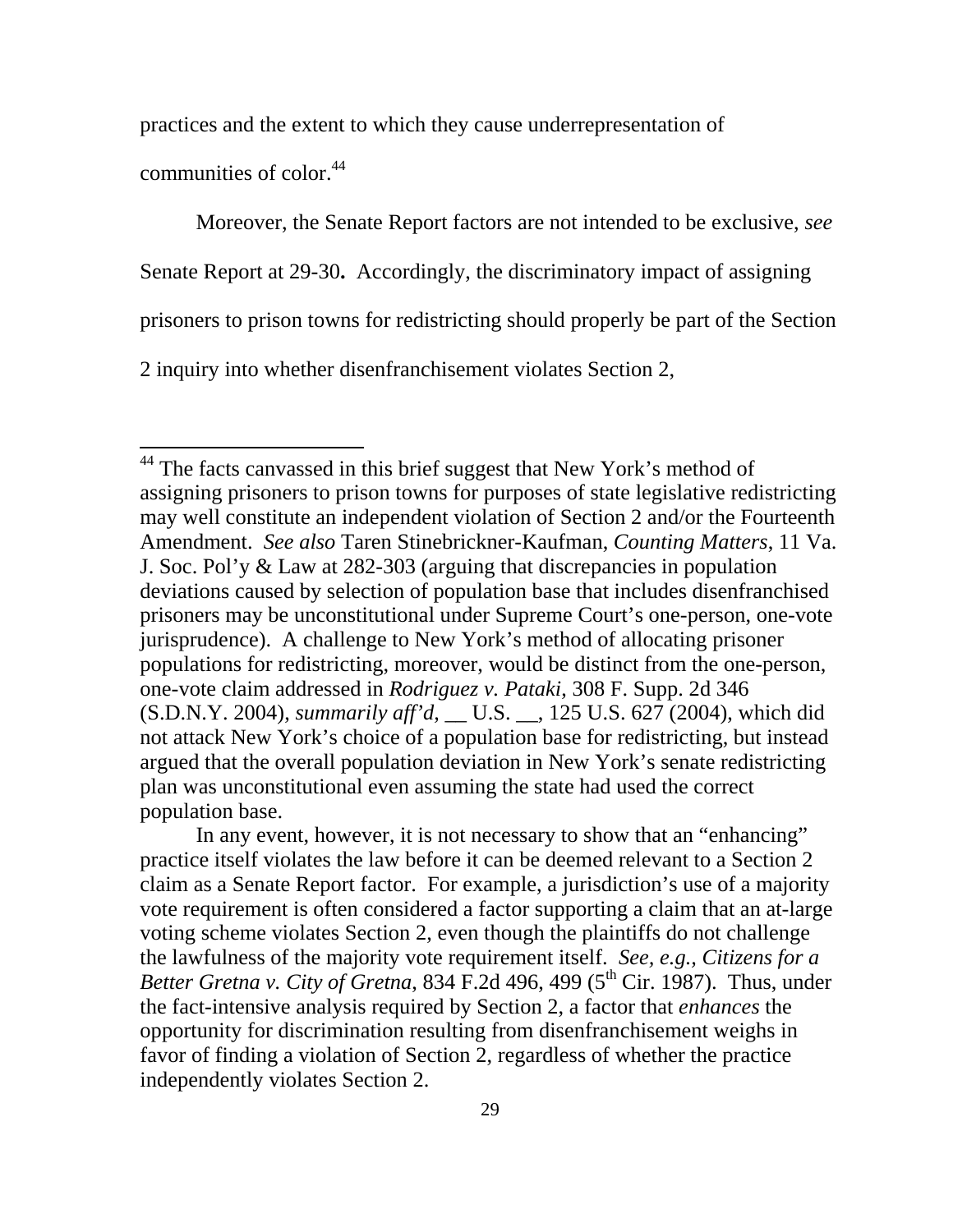regardless of whether it fits specifically within the enumerated Senate Report factors. The "totality of circumstances" inquiry under Section 2 contemplates a "searching practical evaluation of the 'past and present reality'" and a "'functional'" view of the political process." *Gingles*, 478 U.S. at 45 (citation omitted). "'This determination is peculiarly dependent on the facts of each case,' and requires 'an intensely local appraisal of the design and impact' of the contested electoral mechanisms." *Id.* at 79 (citations omitted). Accordingly, if this case is remanded for development of evidence on plaintiff's Section 2 claim, New York's use of disenfranchised prisoners to award enhanced representation to white rural areas at the expense of urban communities of color should be part of an "intensely local appraisal" of the design and impact of New York's disenfranchisement laws.

#### **CONCLUSION**

The judgment of the district court should be reversed, and the case should be remanded for examination of whether New York's disenfranchisement laws violate Section 2 of the Voting Rights Act.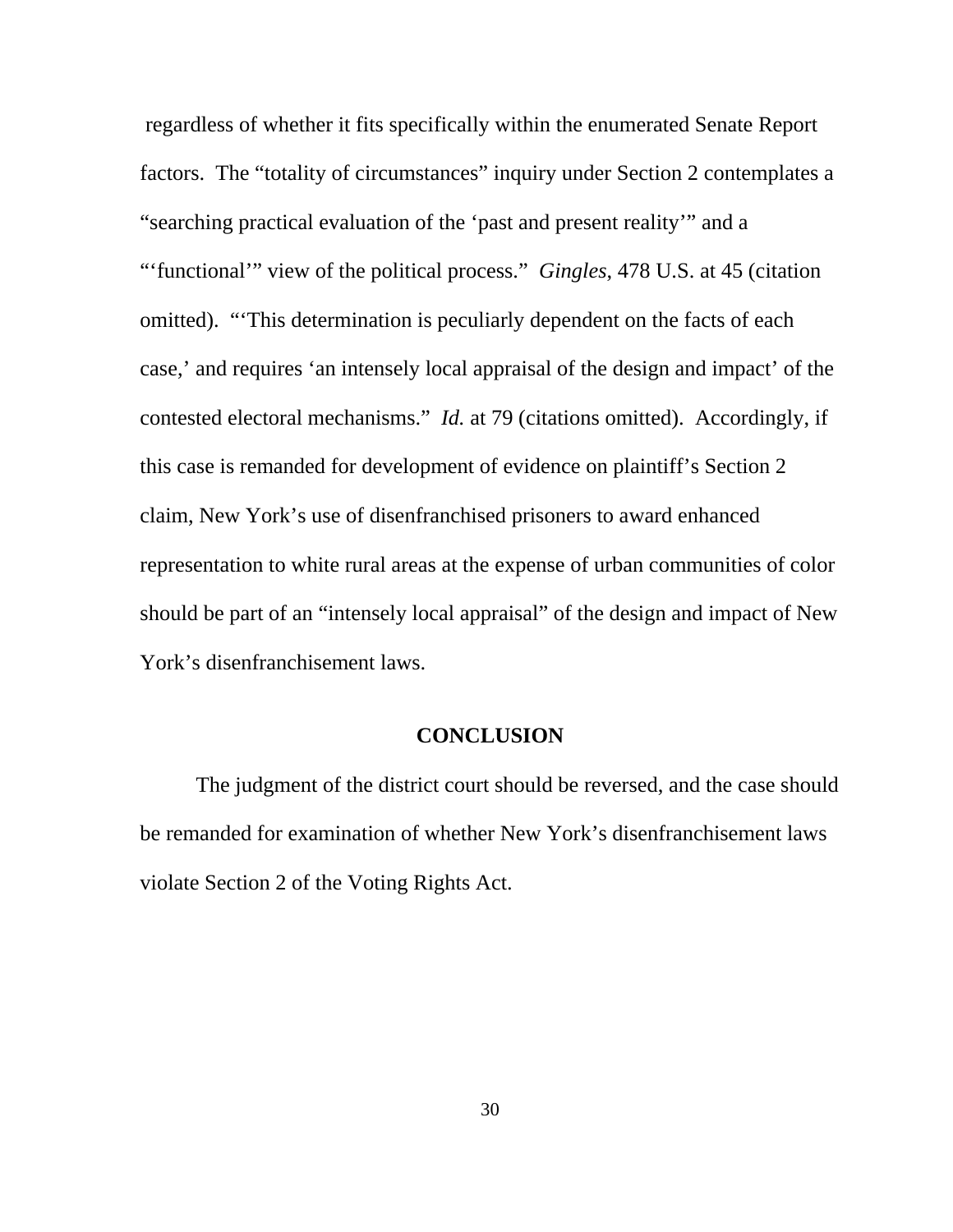Respectfully submitted,

 $\sqrt{s/}$ 

 Brenda Wright Lisa J. Danetz National Voting Rights Institute 27 School Street, Suite 500 Boston, MA 02108 (617) 624-3900 [bw@nvri.org](mailto:bw@nvri.org) *Counsel for Amici*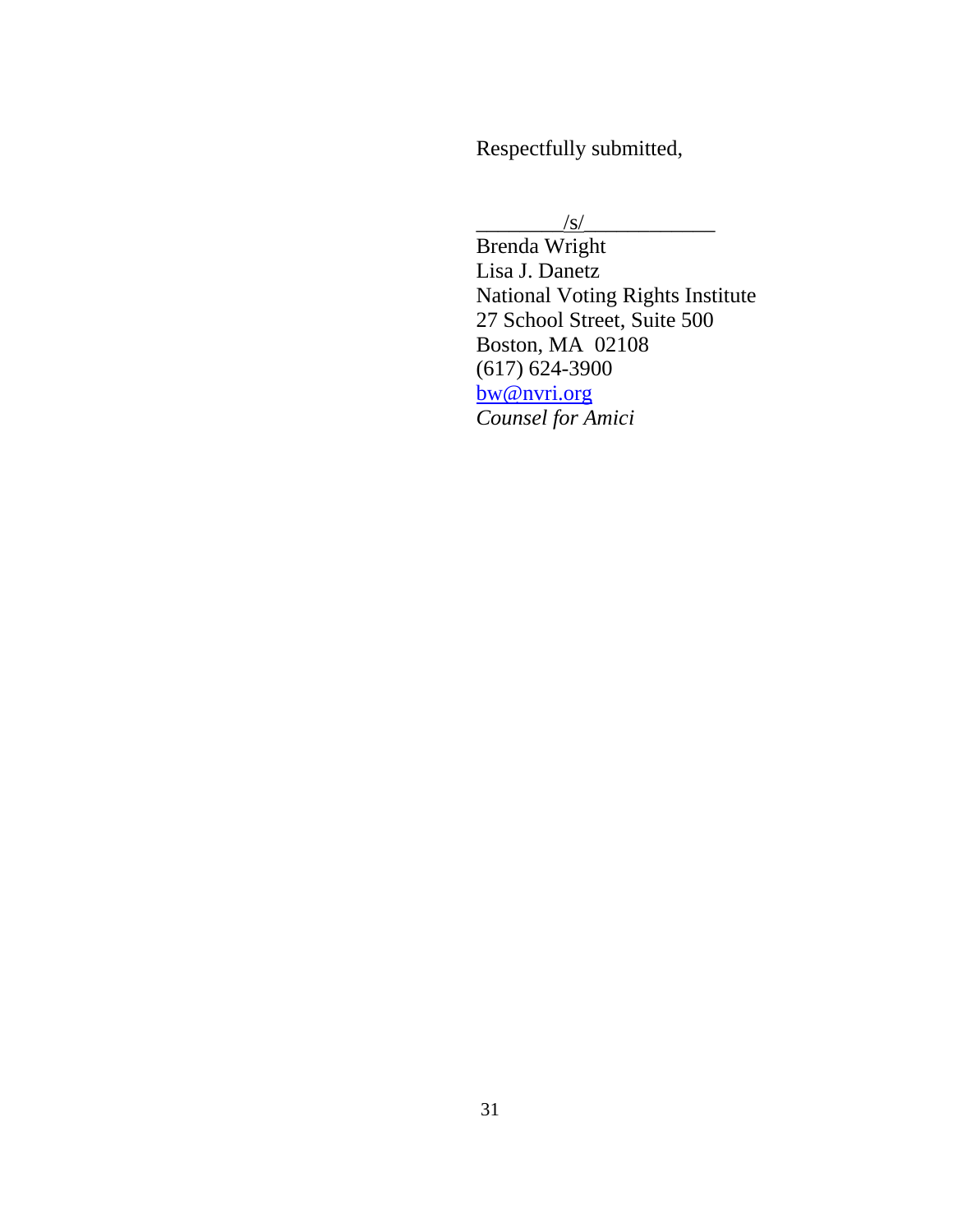#### UNITED STATES COURT OF APPEALS FOR THE SECOND CIRCUIT

\_\_\_\_\_\_\_\_\_\_\_\_\_\_\_\_\_\_\_\_\_\_\_\_\_\_\_\_\_\_\_\_\_\_\_\_

JALIL ABDUL MUNTAQIM, a/k/a ANTHONY BOTTOM,

Plaintiff-Appellant, Docket No. 01-7260

v.

Phillip Coombe, *et al.*,

Defendants-Appellants.

\_\_\_\_\_\_\_\_\_\_\_\_\_\_\_\_\_\_\_\_\_\_\_\_\_\_\_\_\_\_\_\_\_\_\_\_\_

## **CERTIFICATE OF COMPLIANCE**

I, Brenda Wright, hereby certify that the foregoing brief complies with

Federal Rule of Appellate Procedure 32(a)(7)(b), as it contains 6,872 words.

 $\frac{|s|}{\sqrt{2\pi}}$ 

 Brenda Wright National Voting Rights Institute 27 School Street, Suite 500 Boston, MA 02108 (617) 624-3900

*Counsel for Amici*